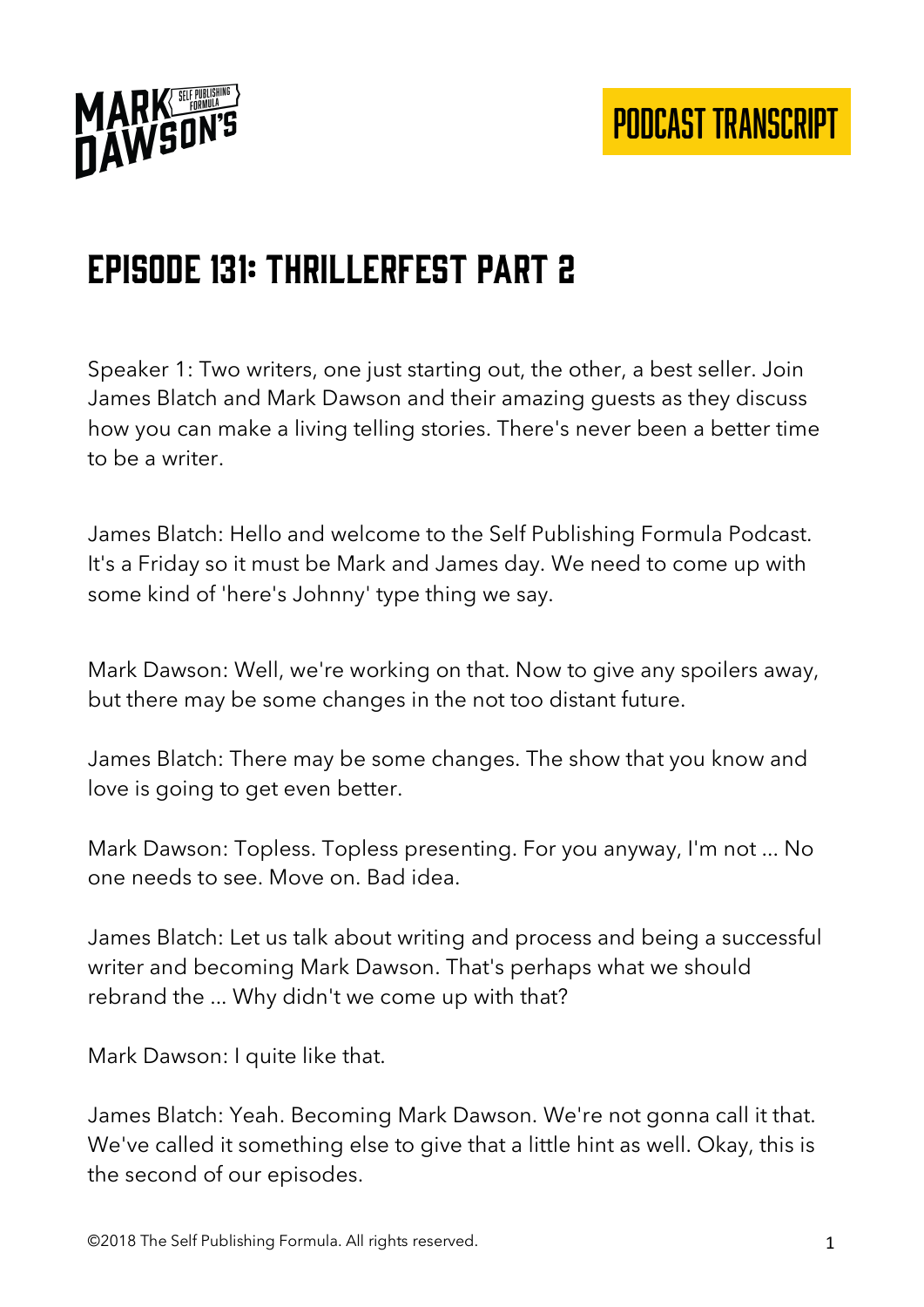

As you may notice, we are on the Upper West Side of Manhattan. The park is behind us that way, and what you can see over there, what I love about this view, and I'll do a kind of sweeping shot with the camera afterwards to show you, is that all the water towers on top of the apartment buildings.

There's some amazing apartment buildings and some brownstones. I think we're in brownstone here, but I love this view. It's very 'West Side Story'. The fire escapes and the water towers. Are you a 'West Side Story' fan?

Mark Dawson: Not really. Not really my thing, but I can understand the 'West Side Story' idea.

James Blatch: Romeo and Juliet.

Mark Dawson: Yeah, well certainly. This is the balcony so John Dyer was actually down there, and later we'll be recreating that famous scene.

James Blatch: Where for art thou Dower? Dyer. Dower?

Mark Dawson: Dyer.

James Blatch: He's behind the camera smirking at us. We have three great interviews. I hope you enjoyed last week.

Karin Slaughter, J. D. Barker, and Peter James we had on last week, and this week we have Lynda La Plante is going to be on this week's episode.

It's an absolutely compelling interview. You're going to love it. So please do stay listening for that one. It's gonna come up at the end, but before then, we had a couple of interviews to go ahead with that.

The first one is a guy called Mike Lewis.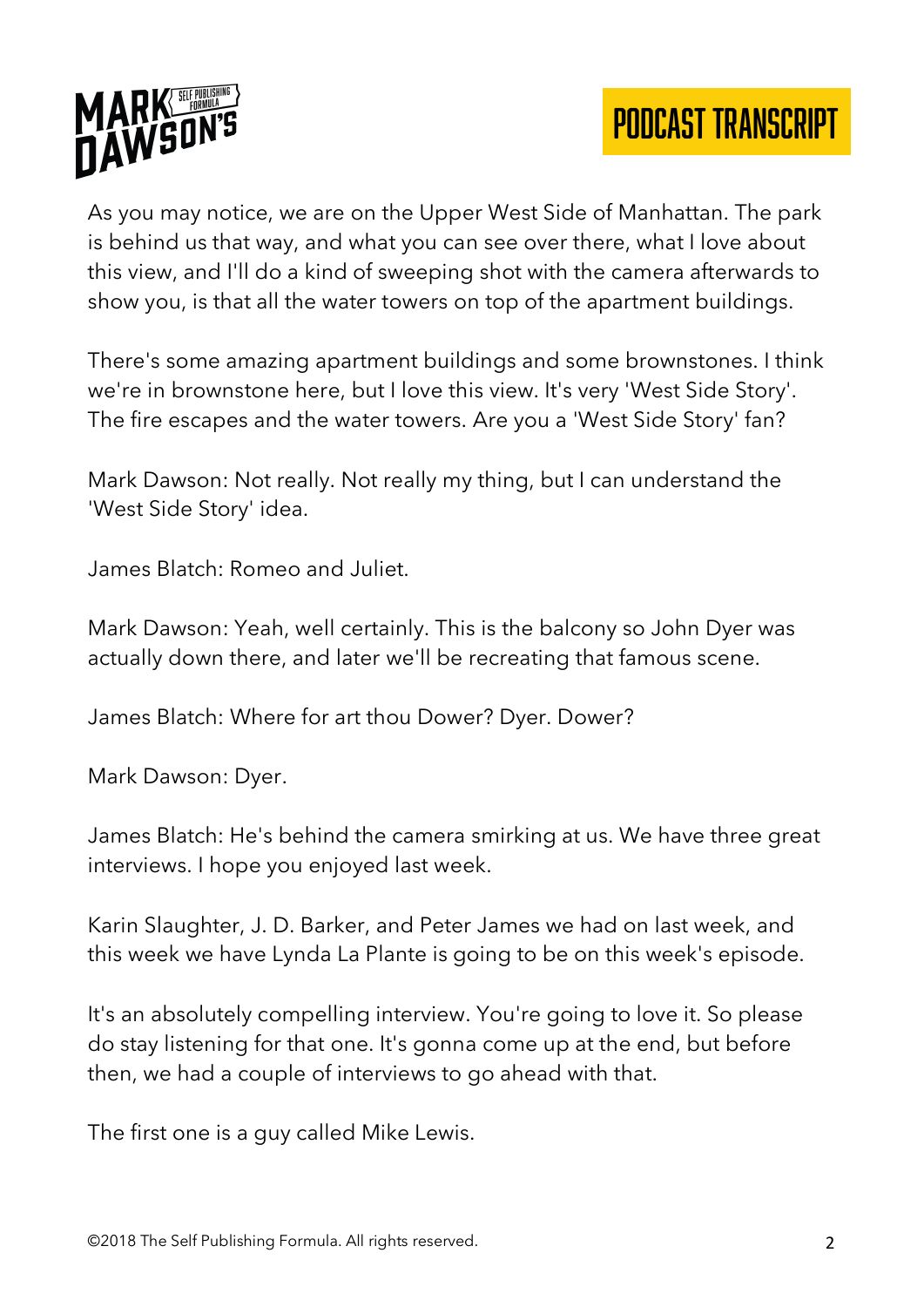

Mike is a former military, United States Air Force pilot. He actually flew AC-130 gunships, which are the Hercules gunship version in the Gulf War, got fired at a few times, is now a Delta Airlines pilot, flies the A330 on long haul, and is writing aviation historical thrillers.

He's my new best friend in life, and I got on like a household fire with him and his wife. It was absolutely lovely of them to come to our drinks and to chat them off.

I immediately knew that I wanted to talk to Mike on a podcast, not because of that, and we do very little talking about airplanes, believe me, in this interview.

What I wanted to talk to Mike about was the value of coming to a writer's conference. Mark, you're at Romance Writers of America next week in Denver. We're gonna go to Novelists Incorporated. Novelists Incorporated in Florida.

This is Thriller Fest here in New York, and I know a lot of people listening, they're just be starting out writing, they may have a few books, they may be in profit, and they may be making good money, and all of them will be thinking, is it really worth going to these conferences?

I'm gonna talk to you and ask you about that after this, but first of all, let's hear from Mike Lewis 'cause I wanted to hear why he's there and what he gets out of coming to these conferences.

We're up on a mezzanine level in the giant Grand Hyatt Hotel. This is a big hotel this, Mike. Isn't it?

Mike Lewis: Yes, it is.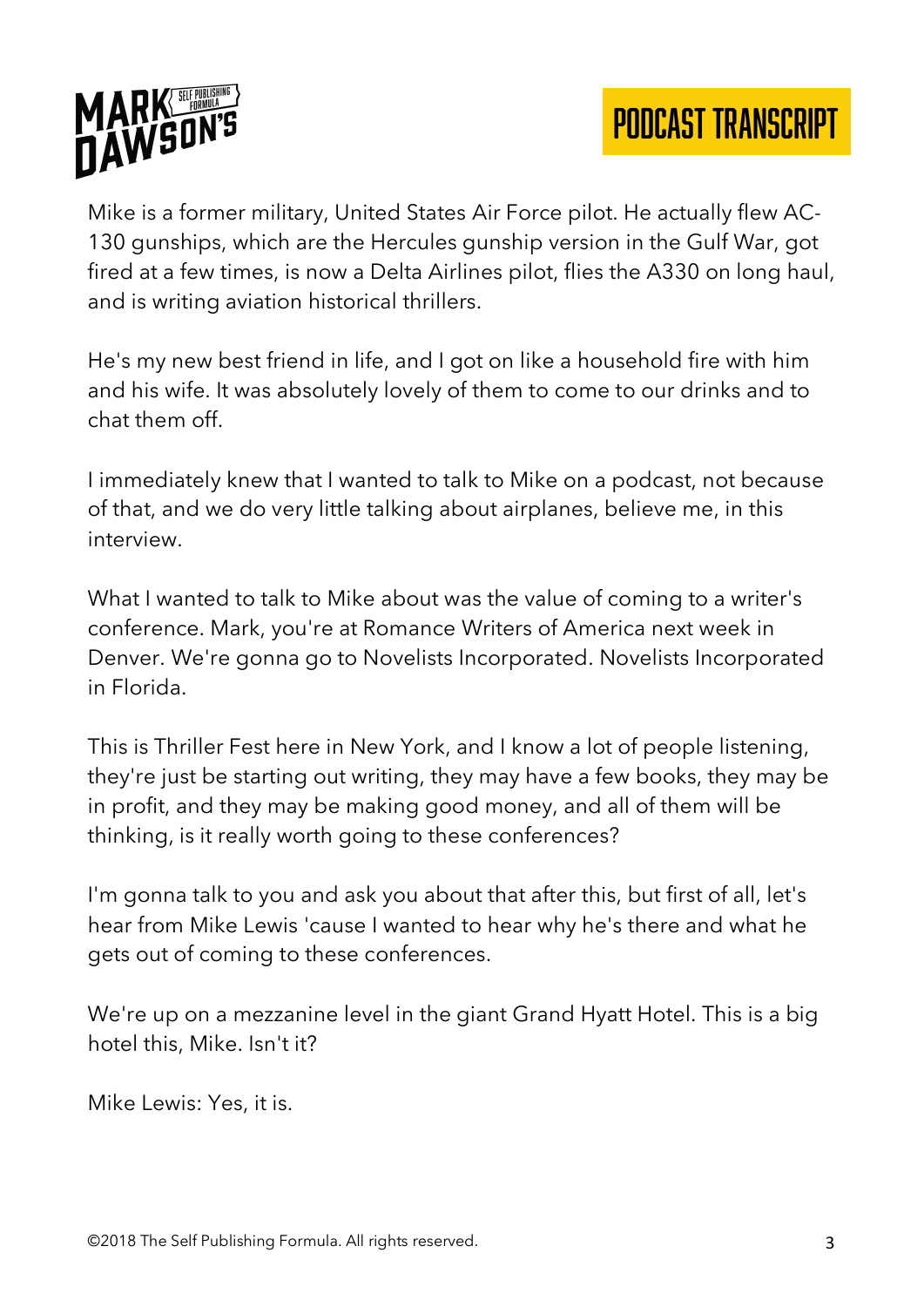

James Blatch: We've just watched Mark in a couple of sessions including a panel, and I wanted to have a chat with you because we were talking last night.

#### **First of all, you are a former military pilot?**

Mike Lewis: Yes.

James Blatch: You're currently a Delta Airlines pilot, and you're writing historical aviation thrillers. So basically you're my older brother.

Mike Lewis: Yes I am.

James Blatch: I'm looking to you for advice and help, but the other thing, the other reason I wanted to talk to you is because I know people that listen to this podcast will think, well this sounds wonderful being in New York at writer's conference. It's a lot of money to get here.

#### **What am I gonna get out of it? Is it worth coming to these events? You've been to a few of them, and you were saying to me last night, you really do think it's worth it.**

Mike Lewis: Absolutely. My first conference was a Florida Writer's Conference that I went to in the state of Florida where I live, and just the information that you pick up on the craft of writing is extremely valuable.

Plus, you're going to meet a lot of people that are in same situation you are, and you can share ideas and experiences and help each other out in that way.

After a few years, my wife gave me permission to come to Thriller Fest which as a thriller writer is the ultimate. You're dealing and talking with the top professionals in the field. The A-list authors, and you get the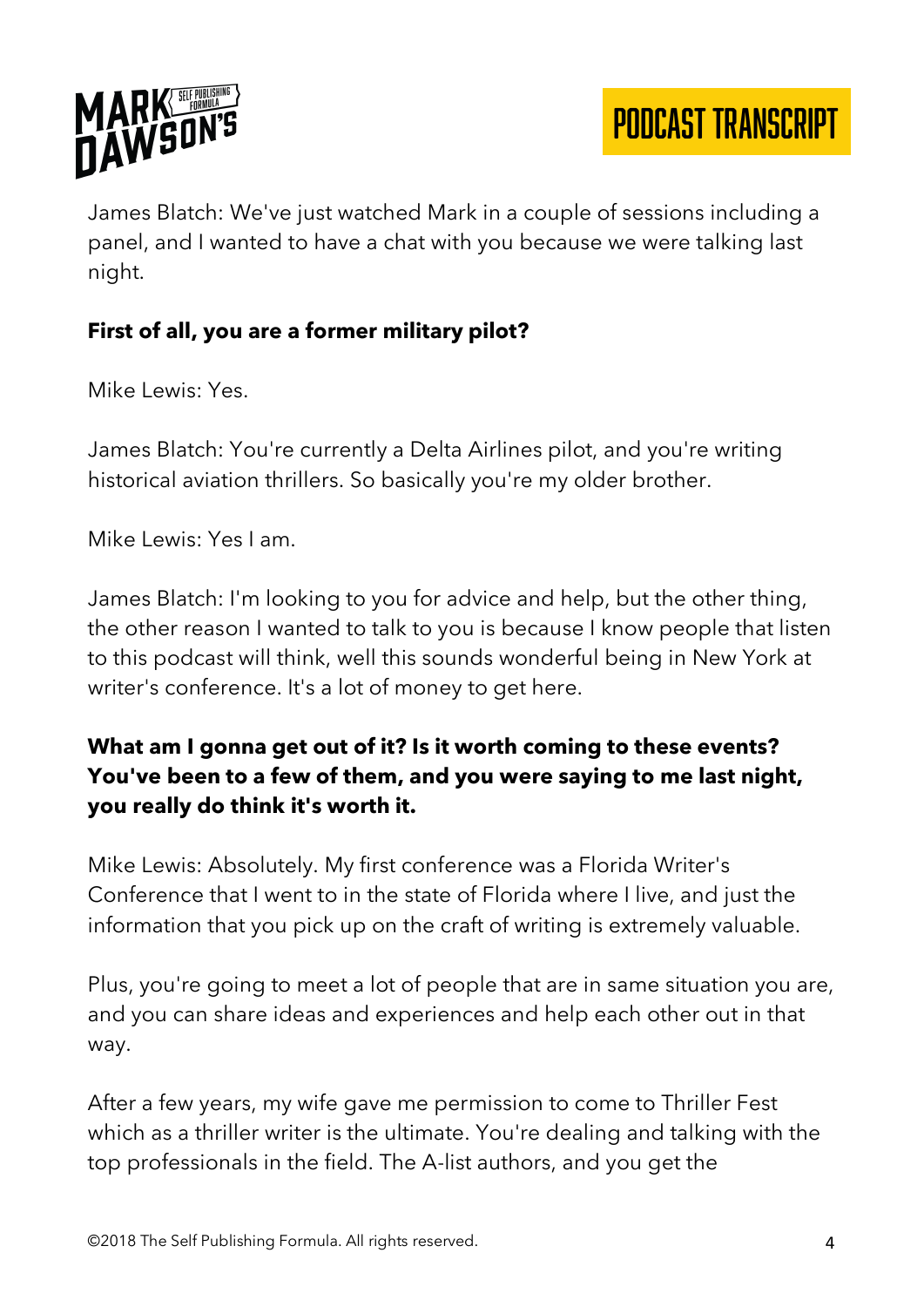

opportunity to actually walk up and say hello and meet these people and ask them questions.

If you want to be an author, you just can't be going to a conference and interacting with these individuals, learning the craft, meeting the people.

Find out how they did it 'cause the truth is, every single author out there is exactly where we've been at one time, or you might be at one time. Everybody starts at ground zero.

James Blatch: Yeah, and that is absolutely true. So even though you've got big, famous household names, there was a time when they were like me without a book published and you in the early stages. You're on your third book, I think.

Mike Lewis: Absolutely.

James Blatch: Yeah, and a good example of that is that John Dyer and I spotted Lee Child yesterday walking past us, and we very creepily dropped down a couple escalators and followed him. Waited for him to finish his cigarette, and pounced on him.

He was the nicest possible guy, and he was pleased to speak to a couple other Englishmen the day after we got thrown out of the World Cup.

Mike Lewis: Yeah, and that's absolutely wonderful thing about Thriller Fest is all the thriller authors here are just extremely friendly. They're more than willing to talk to anybody. So just walk up and say hello.

What you don't want to do is introduce yourself, and then say, "Can you get me an agent?" That's not gonna work, but it's kind of like the Hollywood experience.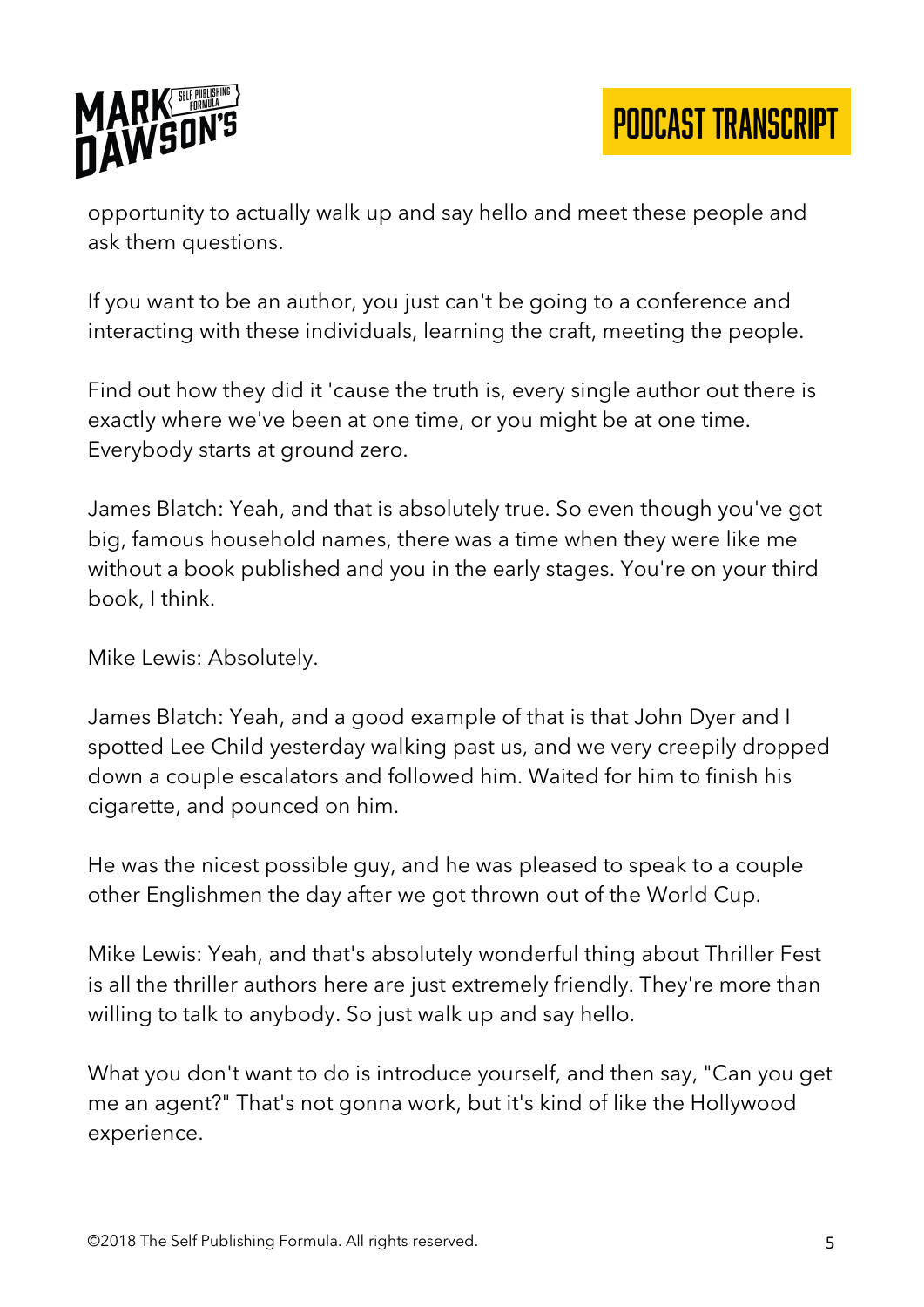

I have friends in Hollywood. I'm sure you know some people out there as well. It really is about building relationships, and that's how you're gonna, I think, advance your career.

You don't wanna, like I said, just creep on somebody and try to mooch just strictly information and try to get your book sold through them. I think if you build those friendships, and you build those relationships, that's where eventually those things will take place on their own without you trying to force it.

James Blatch: So networking.

Mike Lewis: Absolutely.

James Blatch: Which does fill some people with dread, the idea of having to push yourself forward and talk to somebody. You're the easiest guy in the world to talk to.

#### **I guess that's the trick, is just be interested in other people.**

Mike Lewis: Well it is, and I tell you, it's funny that you say that. I'll share an experience.

When I wrote my first book, we submitted it for an award, and it won a finalist in the Next Generation Indie Book Awards. And we were invited to New York City, the Harbor Club to go to the ceremony, and people that know me know that I am rather gregarious. I don't have a problem talking, and my family will tell you, and my wife's back there laughing right now, I was terrified.

James Blatch: You were nervous?

Mike Lewis: I was. Yes. I tell ya. I was a combat pilot. I would have much rather been back in combat because when you write a book, you know

©2018 The Self Publishing Formula. All rights reserved. 6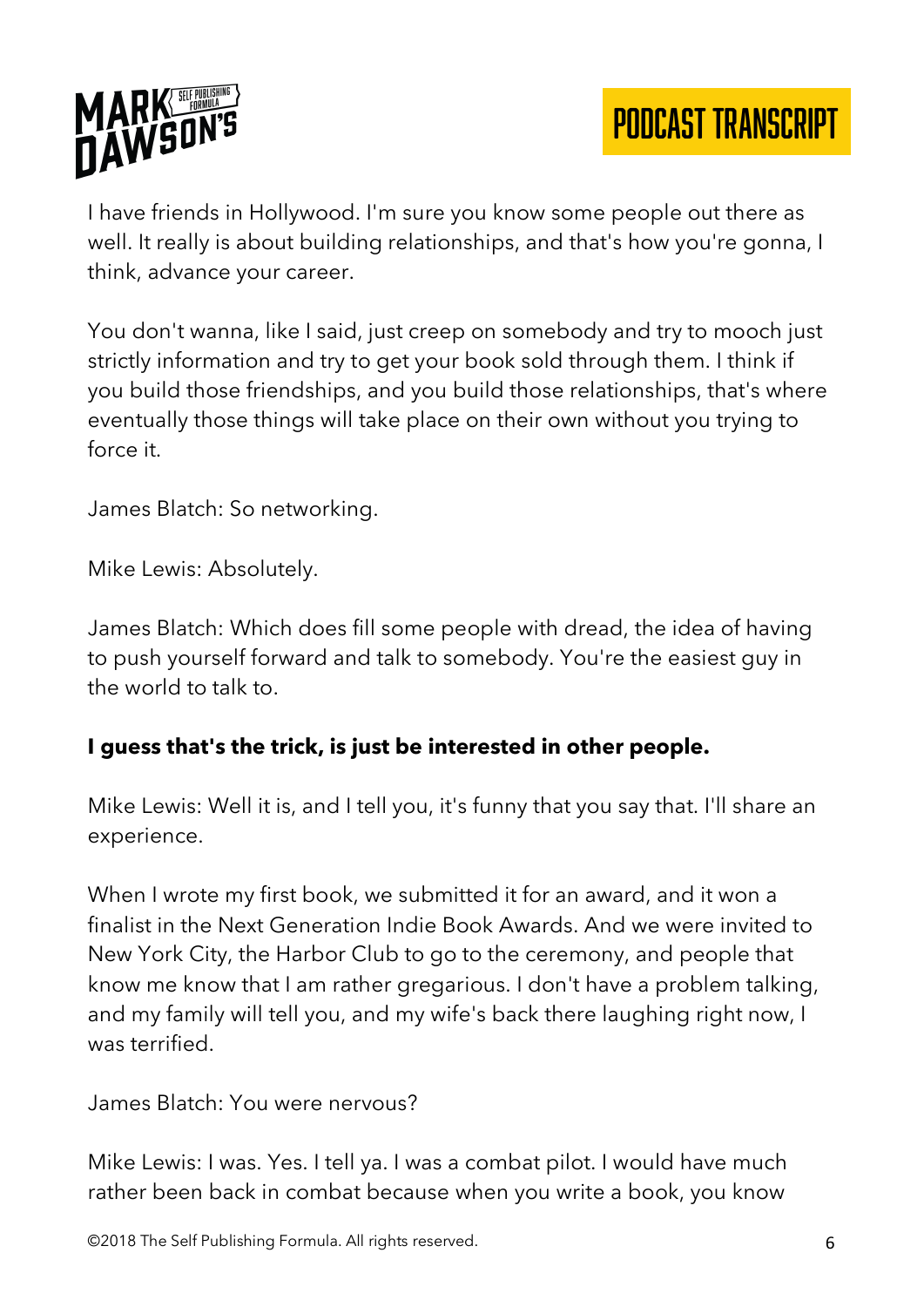

you're writing one. You're putting your soul out on that page, and you are really exposing yourself. So it's a totally different environment that you find yourself in, and you just have to kind of get comfortable with it and accept it.

But networking, you're right. Absolutely. You just can't beat it at a writer's conference.

James Blatch: And it is much easier than it sounds 'cause once you're here, you'll hear somebody speak on a panel, think that's really interesting, you'll walk up to them afterwards, and they'll be delighted that you've come to talk to them.

Mike Lewis: Absolutely.

James Blatch: Nobody's giving you cold shoulder, even if they're a household name.

#### **What would you hope to achieve from something like ThrillerFest, personally?**

Mike Lewis: Well, again it's building those relationships. The first ThrillerFest that I came to, I found authors that wrote books like I did, and in fact, one of them sat right next to me in a panel that we were watching. And I looked over, and I said, "Hey, aren't you James Hannibal?" And he said, "Yeah."

So we started talking. We were both Air Force pilots. We were both airline pilots. We both wrote the same kind of books, and we just started chatting back and forth. We exchanged email addresses, and he actually had a great idea that he shared with me about the chair that he writes in. He has a gravity chair, and it's just a little system he had set up because he had back problems.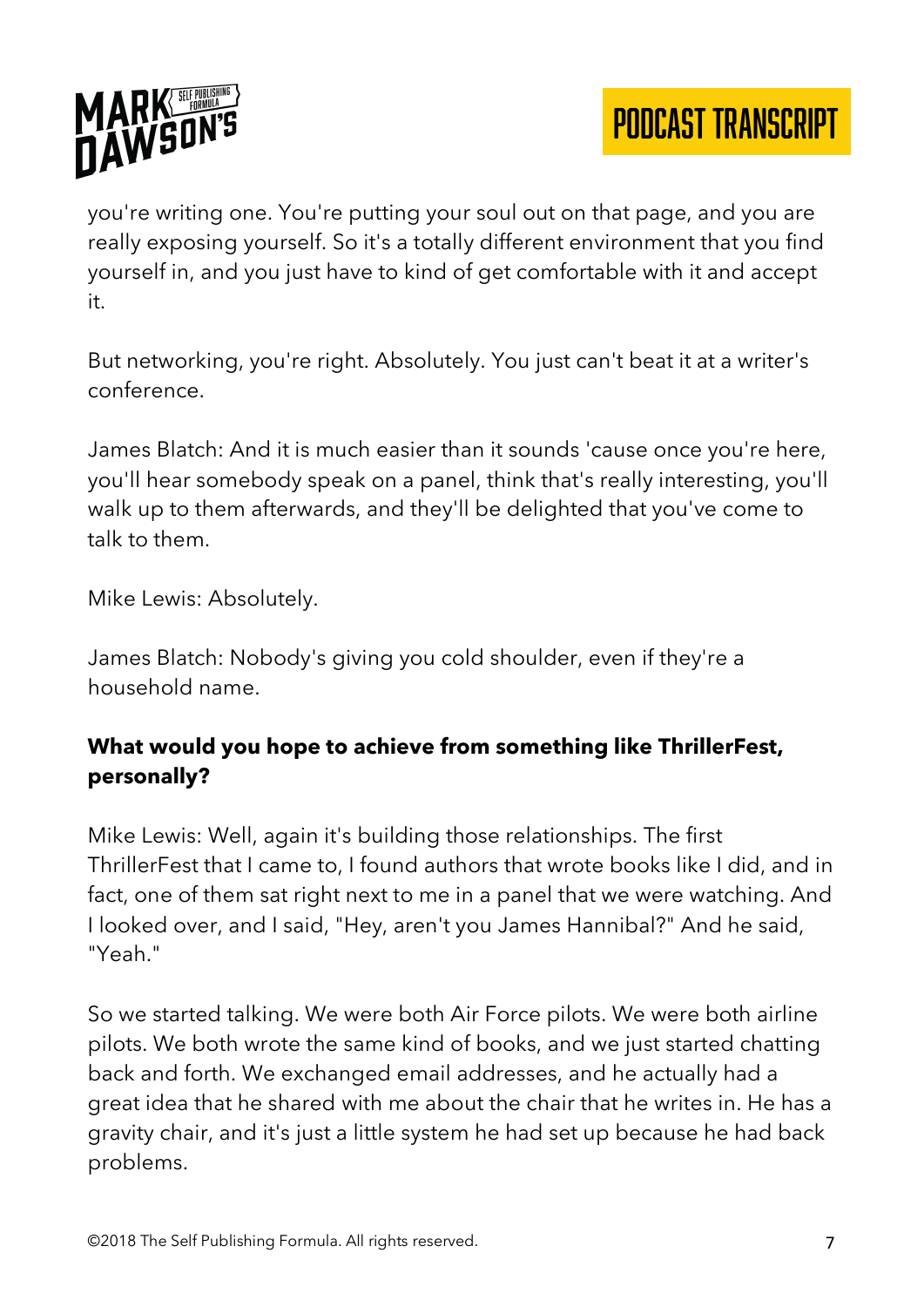

#### **James Blatch: What's a gravity chair?**

Mike Lewis: It's just a chair that helps support your back. Just a side note. I use that now, and that helps me when I write.

James Blatch: So small things can make a big difference.

Mike Lewis: Little things like that, but that's how you build those relationships. We weren't talking those kind of book things, per se. We were just talking and building a friendship, and when I published my second book, he gave me the blurb for the front cover.

#### **James Blatch: What about more tangible things like, I think you went to PitchFest yesterday?**

Mike Lewis: Pitch Fest is a great experience, and it's very unique for Thriller Fest in the fact that, from what I'm told in the industry, they have a greater success ratio than any other Pitch program out there in the country at a writer's conference.

You have about a two hour, two and a half hour opportunity to pitch to as many agents as you can get to, and pitching also is one of those things that seems quite terrifying at first. So you really just have to force yourself to relax, and it makes it that much easier.

James Blatch: Let's talk a little bit about your books. We've hinted at the fact that you have an aviation background. You were an Air Force pilot, and we chatted last night. You've flown in combat.

Mike Lewis: Yes.

James Blatch: Been shot at a few times.

Mike Lewis: A few.

©2018 The Self Publishing Formula. All rights reserved. 8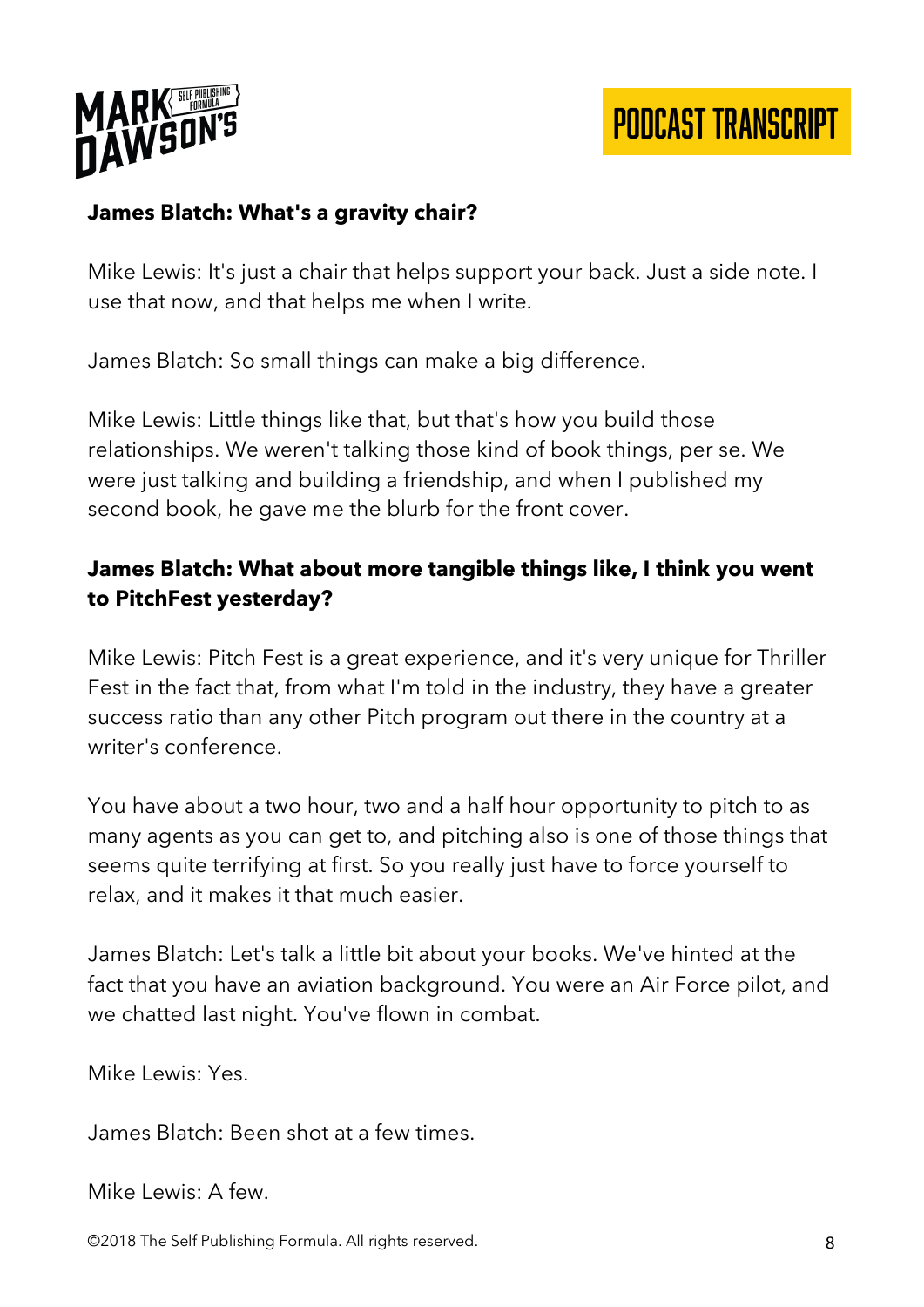

James Blatch: But you're here with us, which is great. And then, now you fly with Delta.

#### **Are we allowed to say that sometimes you do some writing at work?**

Mike Lewis: Well, no I can't say that. I don't do any writing at work. I'm flying the airplane.

James Blatch: There you go. As you should be, and all Delta passengers will be relieved to hear that, but you do end up down the line somewhere. Places like, I think you're going to Sao Paulo in your next job.

You are now the third airline pilot I think we've had on the podcast, and they all say they get that time in the hotel. There's no distraction from the family, and that does lend itself to a writing experience.

Mike Lewis: It does. It's great.

James Blatch: I need to become an airline pilot, John, if I'm gonna finish my book.

#### **And you've got your third book?**

Mike Lewis: My third book was released about two months ago, 'Retribution', and it's actually a prequel for the series, Jason Conrad thriller series. We have 'Retribution', 'Surly Bonds', and then 'Veil of Deception'.

James Blatch: 'Surly Bonds' is such a great title for an aviation book.

Mike Lewis: Yes. I love that.

James Blatch: Well that's a good one. Well look, Mike, I wanted to talk to you specifically to hear your take on why you're here, and for podcast

©2018 The Self Publishing Formula. All rights reserved. 9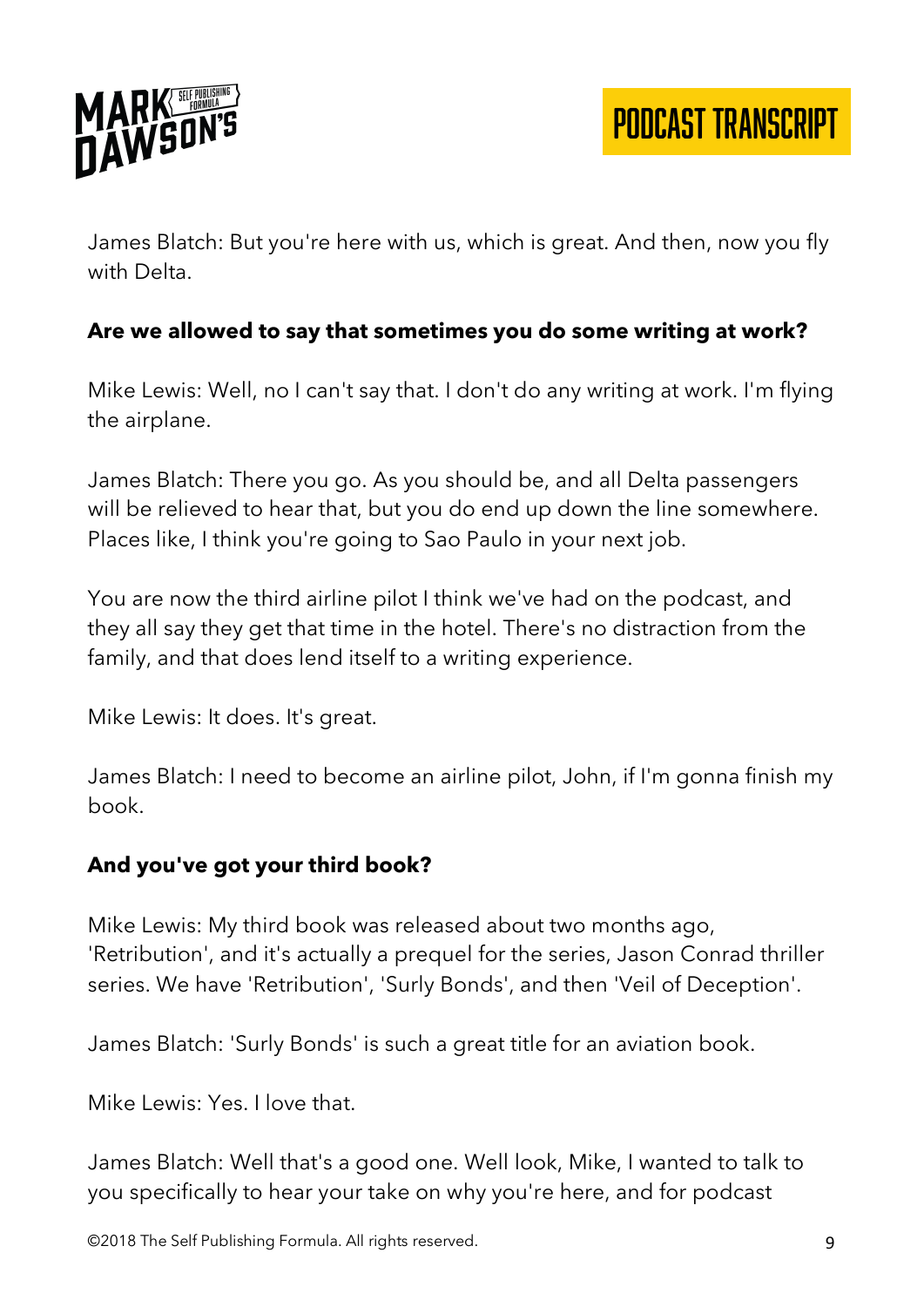

listeners to think about potentially the value of being in a place like this, despite the expense and what you can get out of it. I think you've illustrated that really well.

Mike Lewis: Thank you.

James Blatch: It's been a real great pleasure chatting to you. I hope we can stay friends because I need that inspiration.

Mike Lewis: Absolutely. We will stay in contact, and I'll tell ya, it's been great. I wanna encourage everybody out there in SPF land, if you have the opportunity to meet you and Mark and John, you guys are just absolutely fantastic and a heck of a lot of fun.

James Blatch: That's very kind of you. Thank you.

Mike Lewis, what a really lovely guy, and he took off, literally, down to his home in Florida yesterday. And he's now flying, I think, to Sao Paulo for his job, and we worked out that airline flying was a good job for me to have actually because then you get a lot of layovers for an hour where you can write your book.

Mark Dawson: Yeah, so he said he was going to Brazil three times this week and would have a day and a night there each time, I think it was. A lot of time, even when the plane is in the air, he can concentrate on other things as well. All these planes are so technologically advanced these days.

James Blatch: He doesn't. He flies the airplane at all times.

Mark Dawson: He does actually. He was great. We love talking to him, and one of the things that he said, thinking of what he said earlier, was the reason he comes to conference like this is he likes to network and likes to meet people.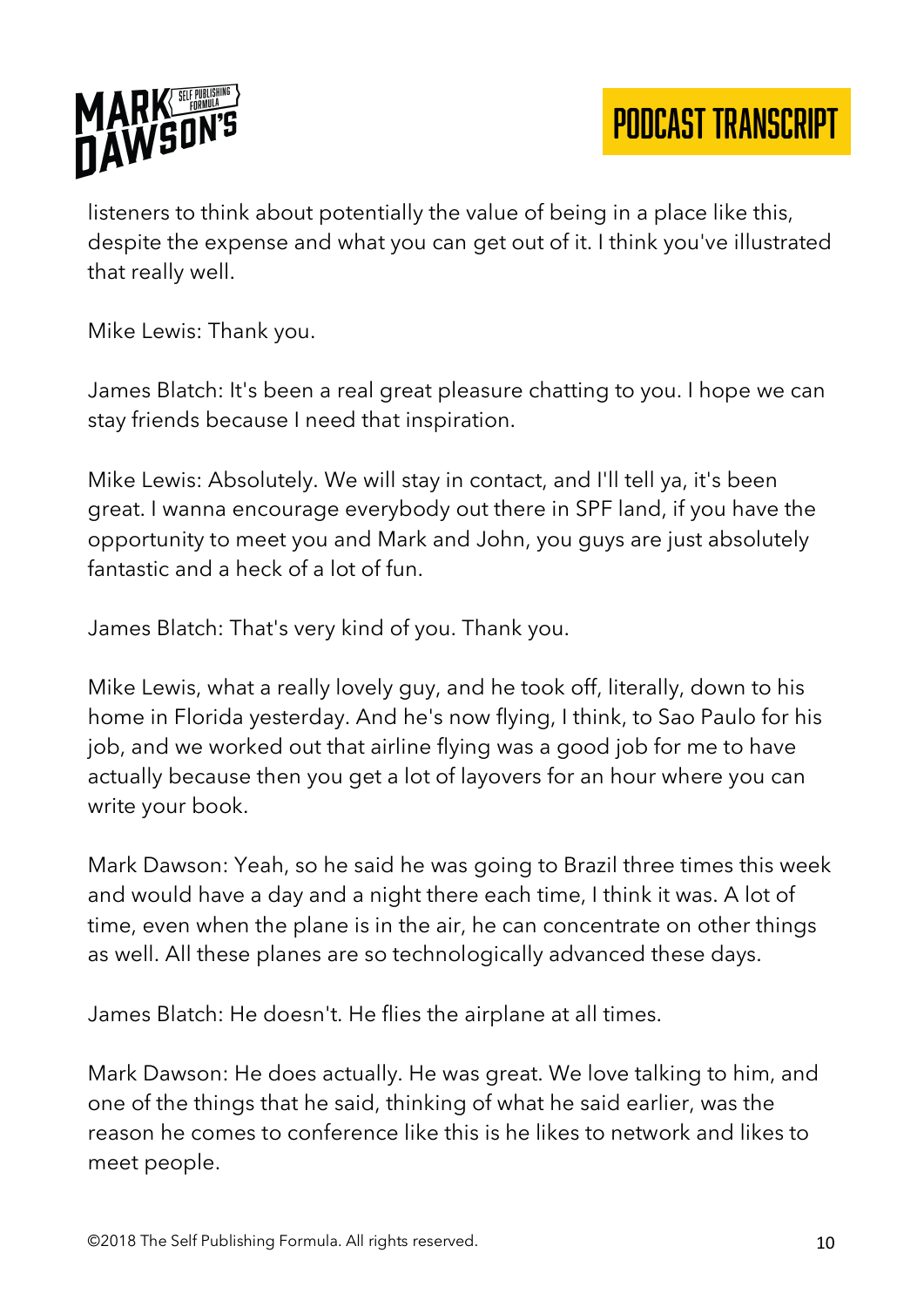

And I don't know if it's an American thing, but Americans are very friendly, generally. Most of the Americans that we've met here, students obviously that have taken their course, are open, accommodating, friendly.

Mike is very much like that, and it was lovely. He introduced us to a few people that we hadn't met. Just a very easy to talk to, very interesting, and clearly approaching this new career in a very professional, very focused fashion. Military background coming through there, I think, but really good guy. We liked him a lot.

James Blatch: I think that's a really good point about Mark because some people don't like the idea of networking. In fact, some people I think like the idea of a writing career because they don't have to meet people very often.

But it's surprisingly easy, particularly in this environment in the United States. I do think people in the US want to talk to you all the time. We're British, and it's not quite the same with us. I think in a writing environment, it is probably not too dissimilar in the UK, but certainly these conferences you will find it very easy to walk up to people, start talking to them, and as Mike said, you start picking up friends who are gonna be there in helping you and you helping them for the rest of your careers.

And actually, it's not just the other writers at your level. You can walk up to Lee Child, and you can walk up to-

Mark Dawson: Peter James.

James Blatch: Peter James.

Mark Dawson: Lynda La Plante, Karin Slaugher. Any of the big authors.

James Blatch: And George R. R. Martin.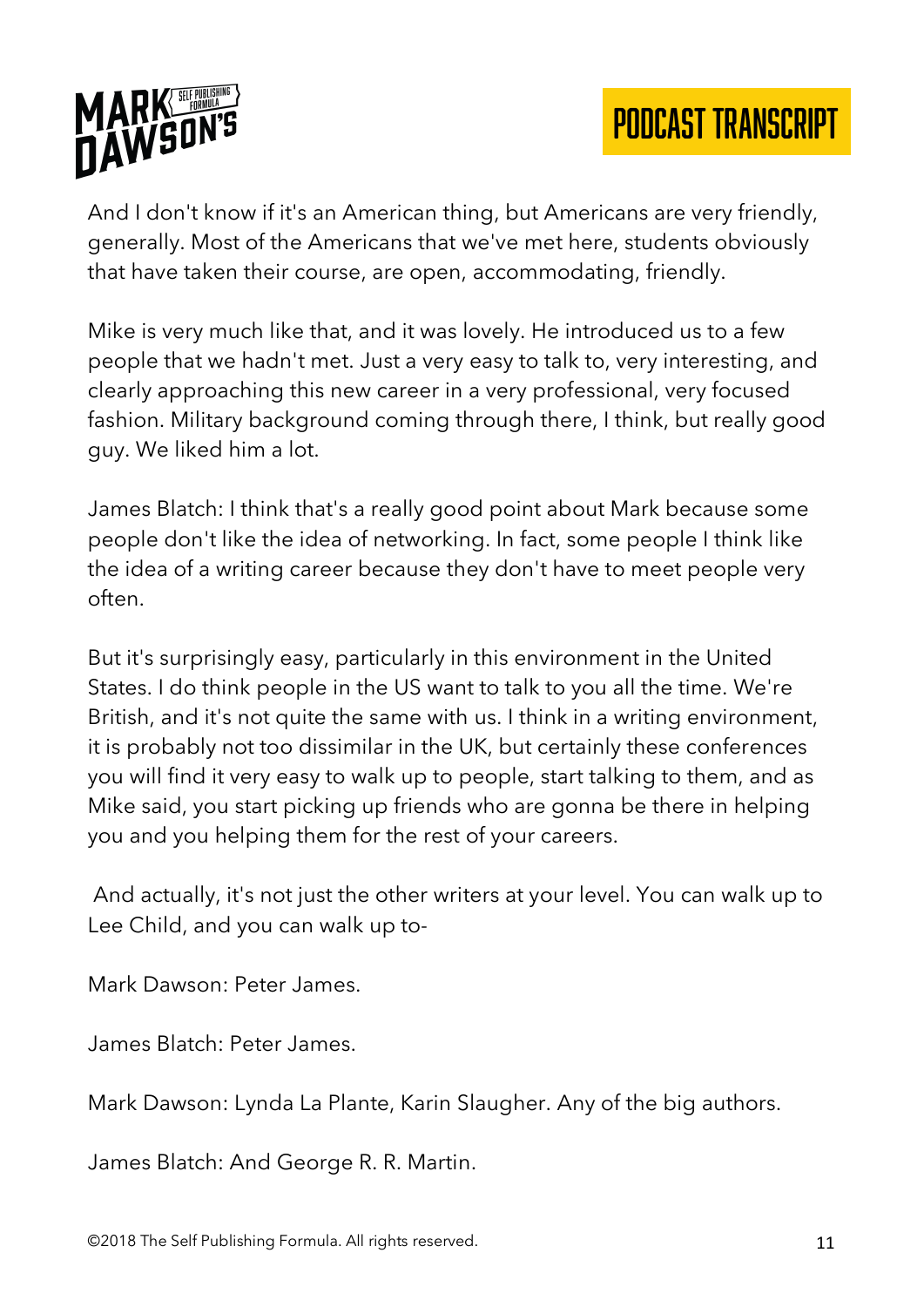

Mark Dawson: Well not quite.

James Blatch: He was slightly more difficult to get.

Mark Dawson: We did try. We did try, but I think with him, if you get too close you're tackled to the ground by burly security guys. That's not true. He was just very, very, very busy.

We did try to get him on. John had a good attempt, and I think was intercepted by his publishers.

James Blatch: Was he rugby tackled by his publishers?

Mark Dawson: No, she was just very polite and gave him her email address. So we will reach out, and we'll see whether we can get him on.

James Blatch: He's a bit fed up with people asking him when his next book's coming out.

Mark Dawson: Yes, we absolutely did not do that. That wouldn't be a question that we'd put to him, but it'd be great to get him on as well.

But yeah, generally speaking, it was very easy to meet these mega authors who've sold millions and millions and millions of copies of their books. And my perspective, getting on the podcast, but I saw them talking to fans, fellow writers, all the way through the three or four days of the conference.

James Blatch: And talking of the conference, we've got a brief shout now with guy called Jon Land who's a writer. He's actually picked up the mantle of writing 'Murder, She Wrote'.

He is the new author of the Jessica Fletcher stories, and he's got a very, very interesting little giveaway. Something exciting which might be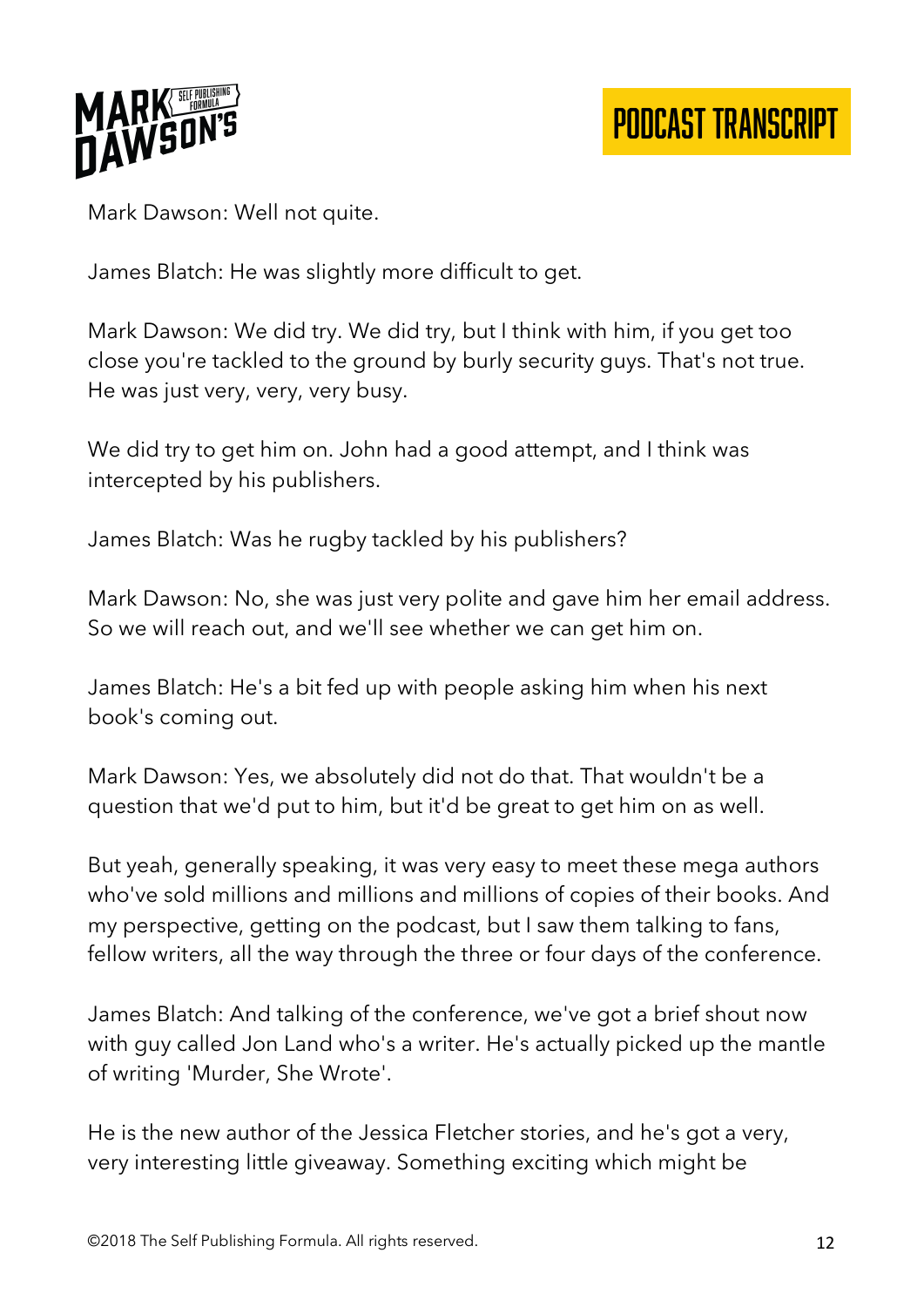

happening in TV land to do with 'Murder, She Wrote' in the middle of this interview. So listen out for that.

Jon is also one of the very early organizers of Thriller Fest, and he shared the panel that Mark was on. He's one of life's great enthusiasts for writing, and it's a great chat. So here's Jon Land.

Mark Dawson: Welcome to the SPF Podcast.

Jon Land: Thank you very much for having me.

#### **Mark Dawson: Why don't you start off by telling us about your writing, and then we're gonna talk a bit more about Indie and trad.**

Jon Land: I'm a thriller writer. My primary series is about a female Texas ranger. A kind of woman, a female gun fighter, and one of a kind. A woman Jack Reacher. I also write the 'Murder, She Wrote' series.

Mark Dawson: You're Jessica?

Jon Land: I'm Jessica.

Mark Dawson: Okay.

Jon Land: Now my hair's a little different. I haven't had it done yet today.

Mark Dawson: It's not that different.

Jon Land: My broach. I don't have my broach, and I'm a little dark today.

#### **Mark Dawson: How did you end up writing Jessica Fletcher's story?**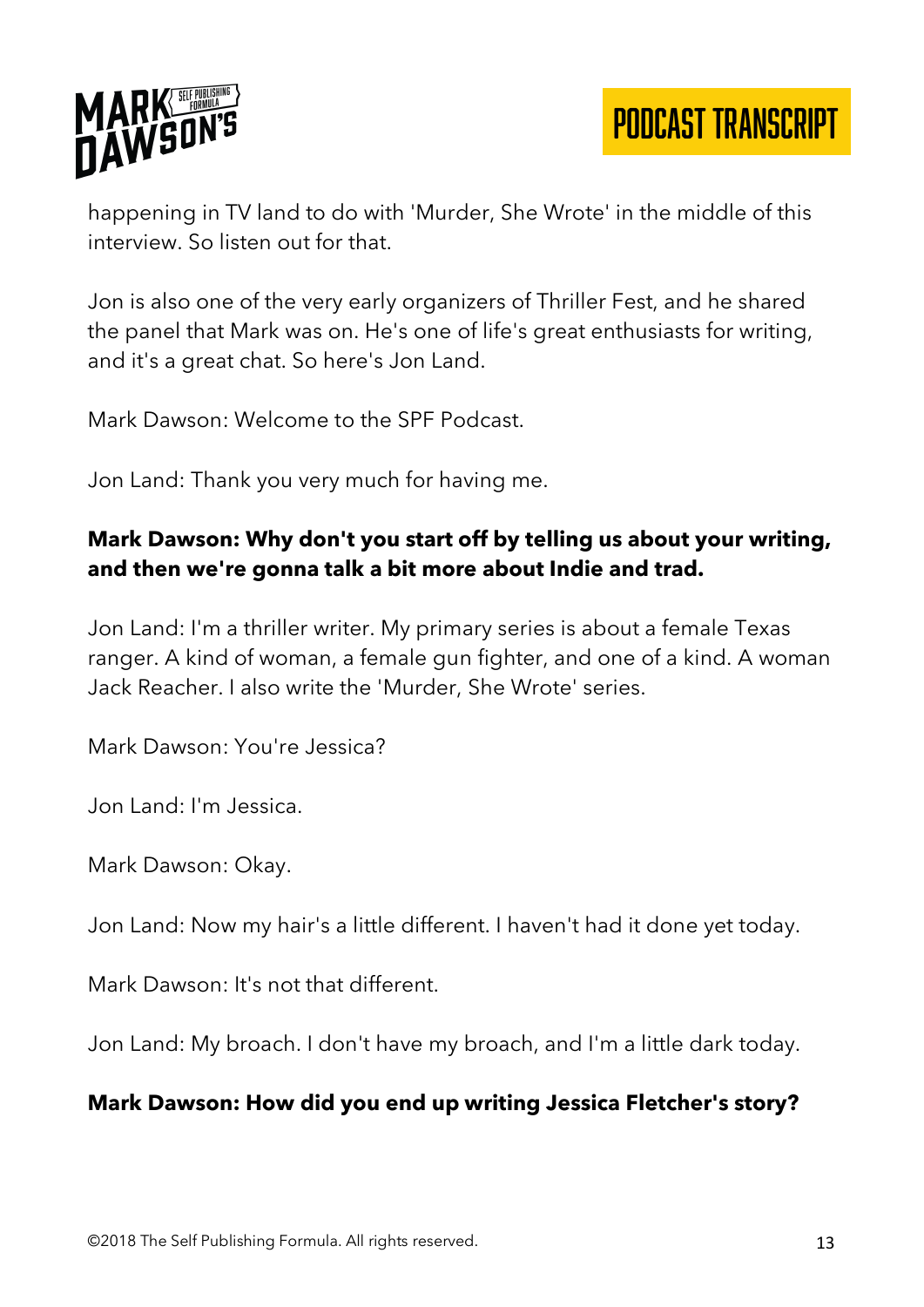

Jon Land: It's one of those one man's fortune is residue of design. My agent represented the author who wrote all 46 books in the series, but he got older. Then he got sick, and then he died.

So I replaced Donald Bain, and I say fortune residue of design sounds like a mean thing to say because the guy died. He got sick first, but the fact is that because we had the same agent, it was a natural progression to slide me right in.

#### **Mark Dawson: You were already writing procedurals?**

Jon Land: Great question because I'd never written a mystery. I've never written a first person mystery. I'm a thriller writer. So this was something, it was the kind of thing where you're offered an opportunity, the answer is yes. What was the question?

Mark Dawson: Yes. Yes. Yes.

Jon Land: So I had never read a book in the series. I barely remembered the television series, although I knew I loved it enough.

It's kind of like what they say about actors. If they tell you you're going to get the role if you can ride a horse, you say, "Yes," and then you learn to ride the horse.

James Blatch: But didn't Joey Tribbiani say, "Yes," to the question, "Are you circumcised?"

Jon Land: Yeah.

James Blatch: Do you remember that storyline? He got a shower scene, and they said, "Joey, you can't lie about that." He said, "But when you're an actor, you say yes to everything."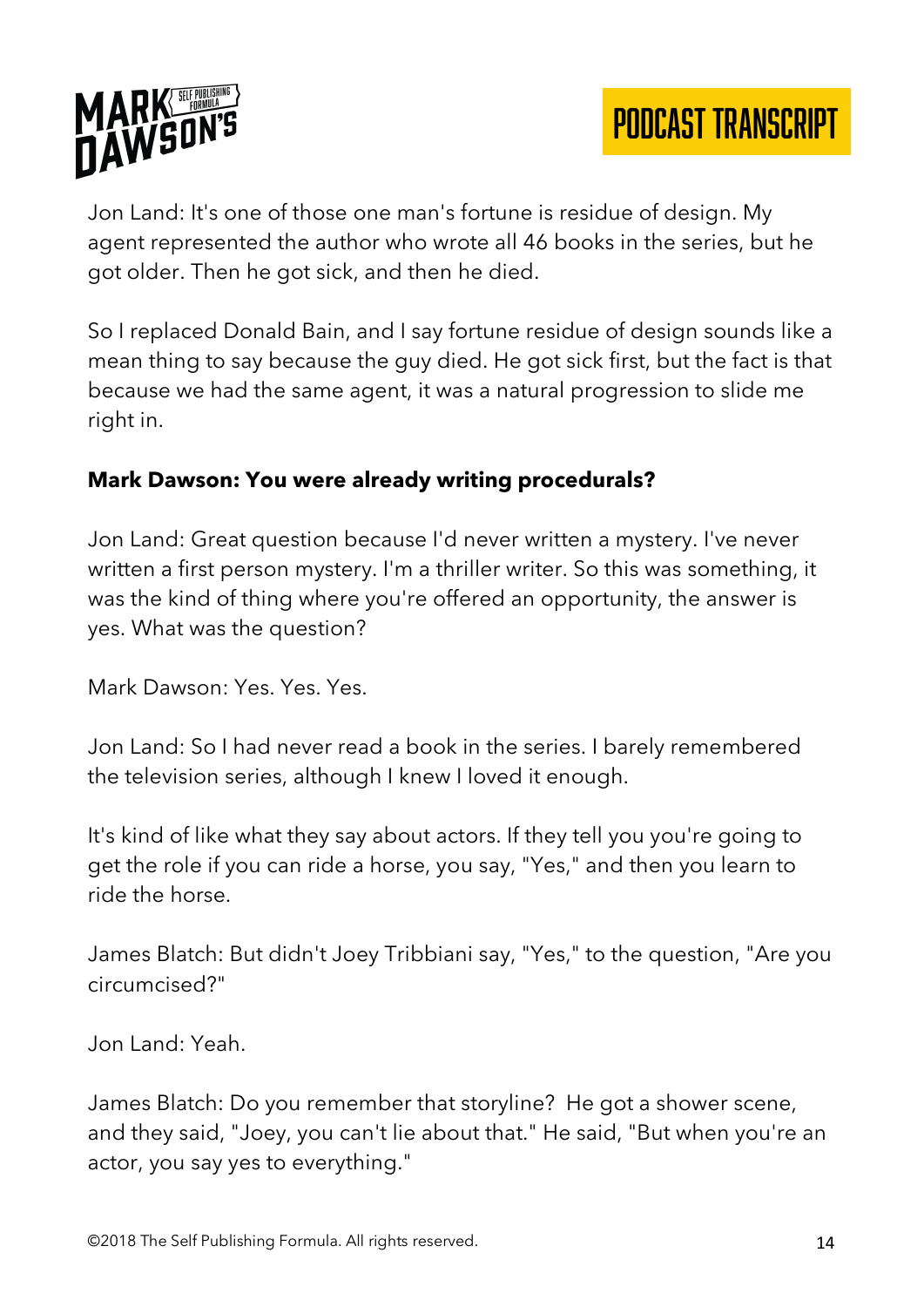

Jon Land: Yes, and then you know what? Go get circumcised if that's what it takes to get the role.

James Blatch: Yeah, exactly.

Jon Land: Whatever it takes. This is a business based on opportunity. And there aren't a lot of opportunities to take over name brands like Murder, She Wrote.

James Blatch: That's amazing.

Jon Land: And that's the amazing thing about Murder, She Wrote. Everyone in the world knows it. I haven't spoken to one person who said, "What's Murder, She Wrote?"

Now, they don't all know the books, but they all know the TV series, and the TV series is still very popular.

James Blatch: I think it runs every day in the UK.

Jon Land: Except, right now. For some reason, they're running Christmas in July right now.

James Blatch: Okay.

Jon Land: So, no Murder, She Wrote. But, about a million people a week watch the reruns. Just midnight to four, eleven to five, depending on the day. It's amazing.

#### **James Blatch: Do you feel nervous? 'Cause you're filling well-known boots.**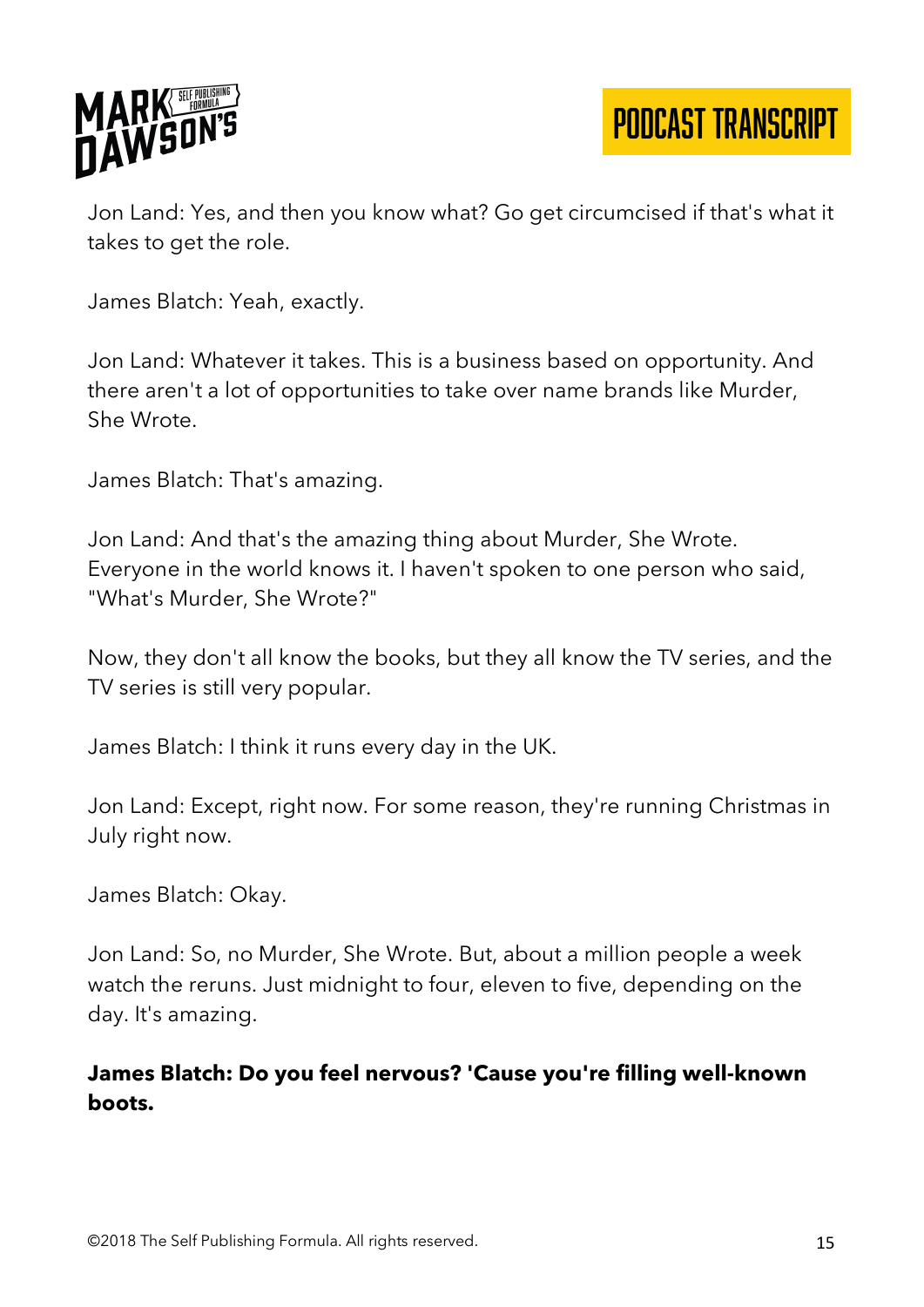

Jon Land: You know, that's a very good question. And, I'm nervous when I read the one-star Amazon reviews that have accused me of changing Jessica. But, I decided to bring her into the current time.

I decided to make her more Angela Lansbury. Donald Bain, who did such a great job with the books, had never watched the television series. So, he didn't understand that Jessica is feisty. Jessica is in your face and Jessica is relentless.

She isn't a Victorian prude. She's a tough woman, a tough widow, who will stop at nothing to help people who are close to her and to see justice done. And that's my Jessica.

My Jessica is almost more of a thriller hero, 'cause now her life is threatened in every book. There are big plots ... mechanizations happening behind the scenes. But ultimately, it's Jessica who figures out what's going on.

#### **James Blatch: Are they going to use any of your book storylines in the TV series? Or, is it going to be a reboot?**

Jon Land: Well, you know, Angela Lansbury wants to play Jessica one last time.

James Blatch: Okay. How old is she? She must be-

Jon Land: She's 91.

James Blatch: Wow.

Jon Land: But she looks great. She's in great shape. And, interestingly enough, a little spoiler alert, here we're going to break some news, I had a meeting this week while I was in New York, New York, because the 50th book of the series is coming up. And I had given them the next scenarios,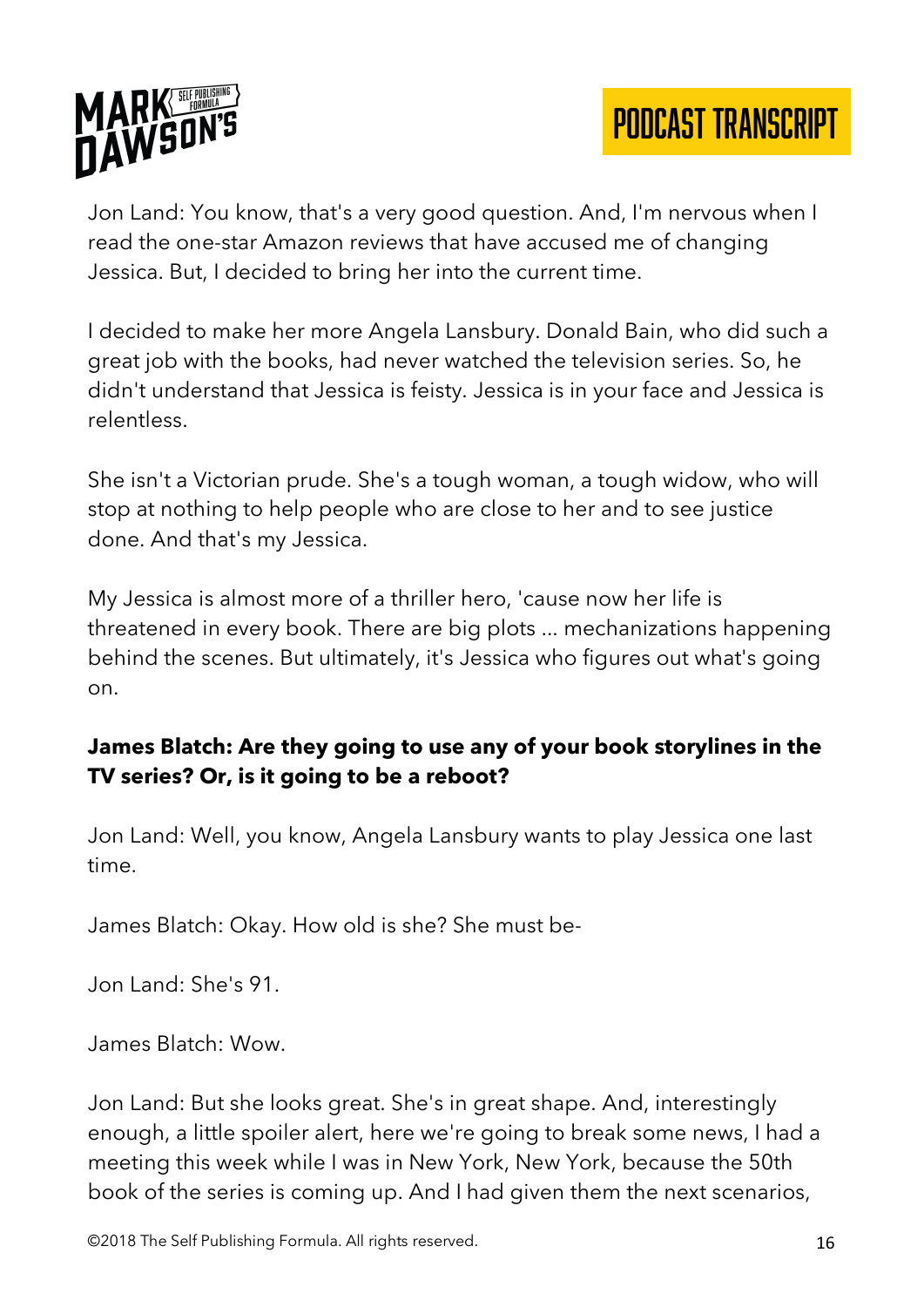



and we're talking about making the 50th book of the series a book called Murder in Time, in which, for the first time, in either the book, or the TV series, we go back and meet young Jessica Fletcher as a high school teacher. Just breaking out, selling her first book, and solving her first reallife murder.

And then, in the present, the current Jessica Fletcher will be investigating a murder connected to the original.

James Blatch: Wow.

Jon Land: So, Murder in Time. And why do I say this?

James Blatch: You're writing this?

Jon Land: I'm writing this. This will likely be the 50th book of the series. What a perfect role for Angela Lansbury, because she only has to be on screen half the time. And then we see the younger Jessica-

James Blatch: Who could take over for the future.

Jon Land: Well, now you're reading my mind. Because, the value of the book series would be exponentially raised if the TV series became original again.

And then I would be able to write the traditional mysteries featuring the older Jessica, but I could also, then, segue into the younger mysteries, featuring the other ... featuring the younger ... I could do both!

It's a great opportunity, so it would be my dream if Angela Lansbury wanted to play one ... she gets word that there's a new writer, and read it, and goes, "I want to do this one." Would that be a dream come true?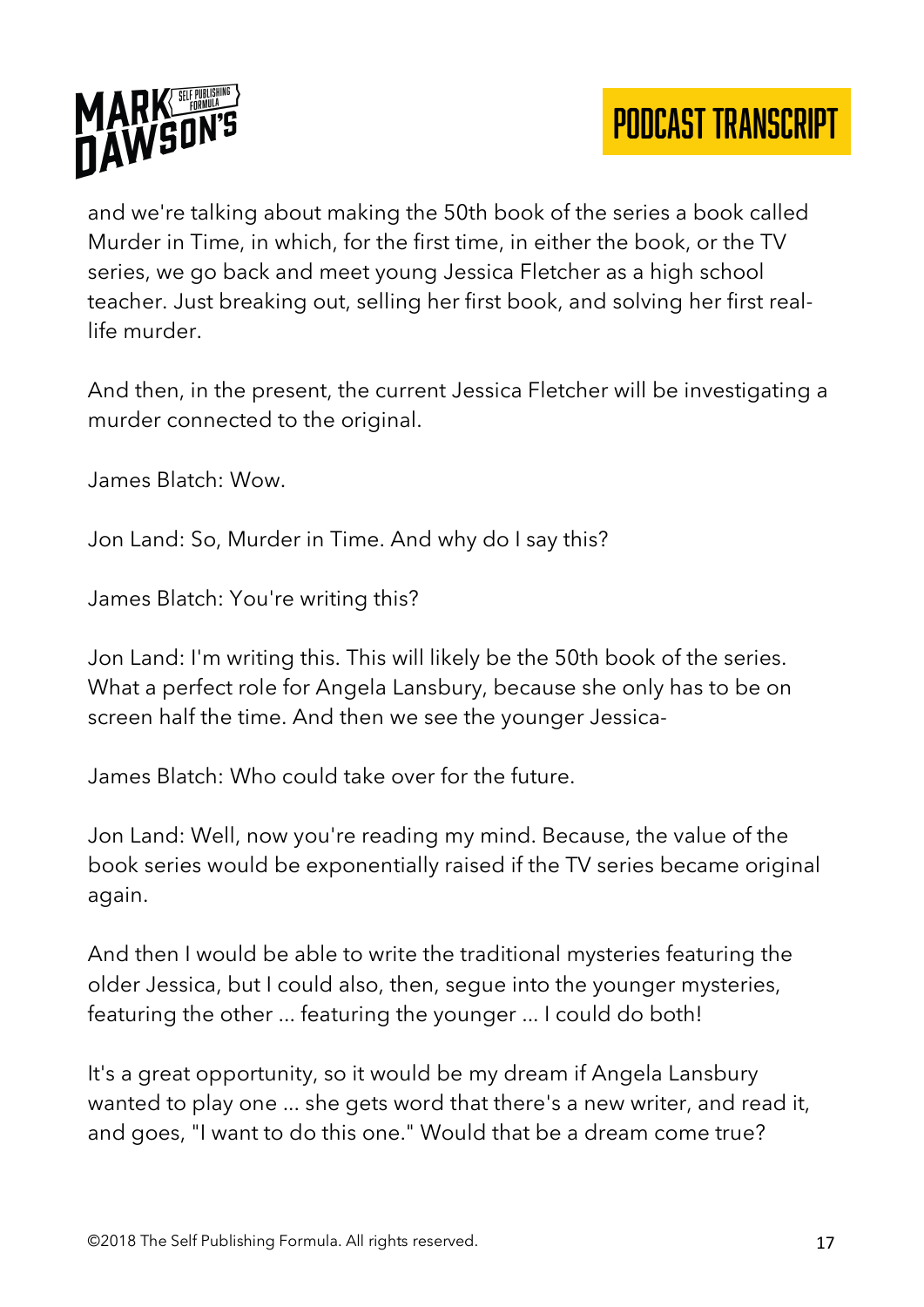

Here's something I only learned this week. You watch those reruns, and their guest stars were amazing. They were the biggest stars of the era. The biggest TV stars.

I watched one a couple of weeks ago, Chuck Connor's the Rifelman! The Rifleman was on it! And every week, there were big TV stars. They all wanted to work with Angela Lansbury. Imagine the lines around the corner to get in line to work with Angela.

And even more important, the average Hallmark made-for-TV movie draws two million people. So even if CBS didn't want to do it, it would be the biggest thing Hallmark Movie Channel ever did.

You could have eight, 10, 12 million people in the first showing, and then, not to mention all the reruns. It would be a huge hit, and we could do it relatively inexpensively, because there's no action. There's no set pieces. It's a lot of interiors, just like the TV show.

#### **James Blatch: And, it's sort of written with Angela being 91 in mind. You're not going to have her on the back of a car.**

Jon Land: I would definitely write this one. Well, I'll write the book as the book. But the book would be very adaptable to a 91-year-old Angela Lansbury, because, if Angela Lansbury wants to do it, we're going to figure out a way to make it happen.

James Blatch: Yeah, absolutely. How cool would that be? It would be amazing. Now, let's talk about Indie versus Trad., 'cause that was the panel-

Jon Land: Yes!

James Blatch: That you very enthusiastically chaired this morning. It was great.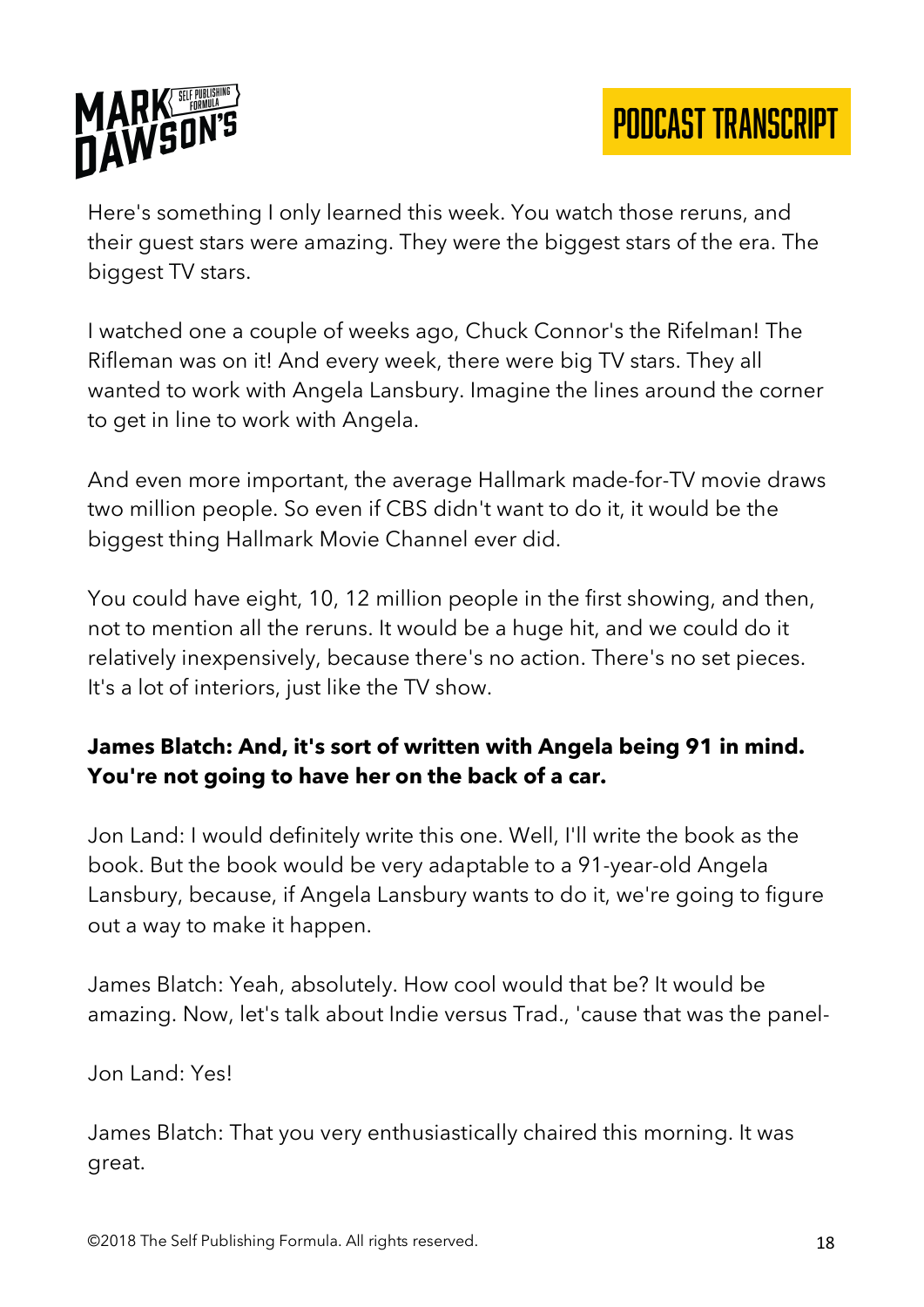

Jon Land: I did. I did.

#### **James Blatch: Are you enthusiastic about Indie?**

Jon Land: Not personally. I think it's wonderful because opportunities are there, and for authors who are really good at social media and selfpromotion ... I'm a great self-promoter, but I am a writer.

The magic bullet of how to increase your followers exponentially, newsletters, email lists, it's just not something that's in my wheelhouse to excel at. I would be mediocre at it, James. And I don't want to be mediocre at something.

## **James Blatch: That's what I meant: are you enthusiastic about the movement itself, and the difference it's making to publishing?**

Jon Land: I'm enthusiastic that there are more opportunities for writers to realize their dreams. And, here's something I've never said before.

The more writers there are, the more readers there are, because we are a culture that consumes media. We consume television. We consume video. We consume everything.

The more books there are, the more people will read books. The more ways books are delivered, the more people ... So, the Indie market movement helps me by helping other writers.

But, I am excited because 10 years ago, when we started this conference ... 13 years ago ... if you weren't published traditionally, you were selfpublished and that was it.

The phrase Indie Author had not been coined yet. And you'd see all these people, and you'd look out at them at a writer's conference, with all their notebooks and you knew they had basically no chance. That the odds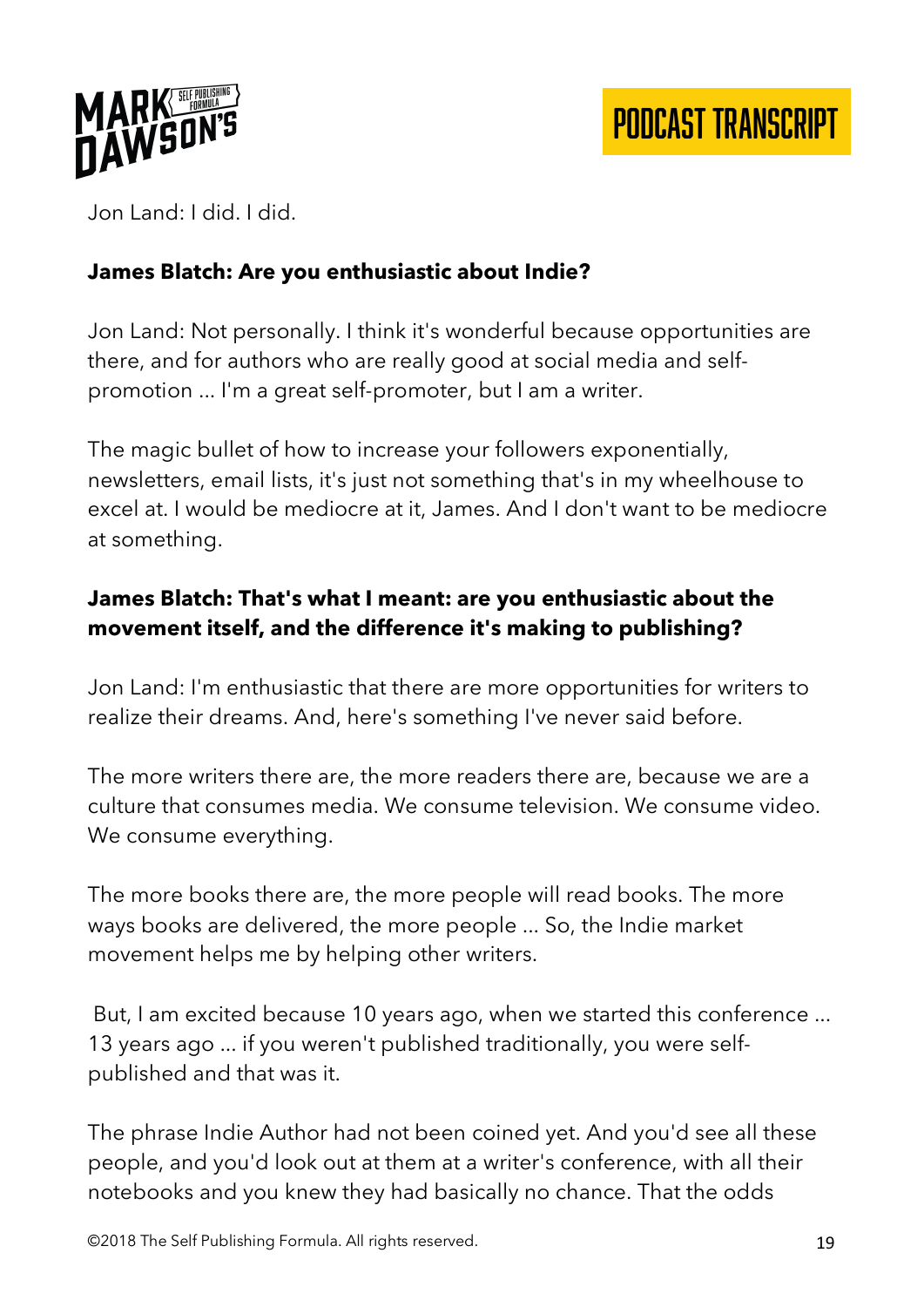

against them succeeding were so astronomical as to be not even worth considering.

Now, everyone who comes to this conference can become a published author. And they're not coming to the conference, necessarily, to find out if they can do it. They're coming to the conference to find out how they can do it.

What is the best model for them? And that's what that panel this morning explored. What is the best model to pursue-

#### **James Blatch: And you had a couple of Indie authors who make seven figures a year selling their own work.**

Jon Land: And USA Today, New York Times Best-Selling Authors. So, they're hugely successful.

Now some of them are hybrids, like Lexi Blake, was already a best-selling author. Sylvia Day, same thing. They built their brands, and then they expanded their brands. But, the woman who wrote Fifty Shades of Grey, there was no background to that. She just wrote it.

James Blatch: And The Martian, I think is another good example, isn't it, of that?

Jon Land: And The Martian, Andy Weir.

#### **James Blatch: Your job is to keep ThrillerFest relevant as things change, and you seem to have done that, because you're gearing yourselves up to a place where people can learn how as well.**

Jon Land: That is a great point, and I think it comes with challenges, because every year we have more authors who are members, and every year we have to figure out how to get them all on panels. And that's why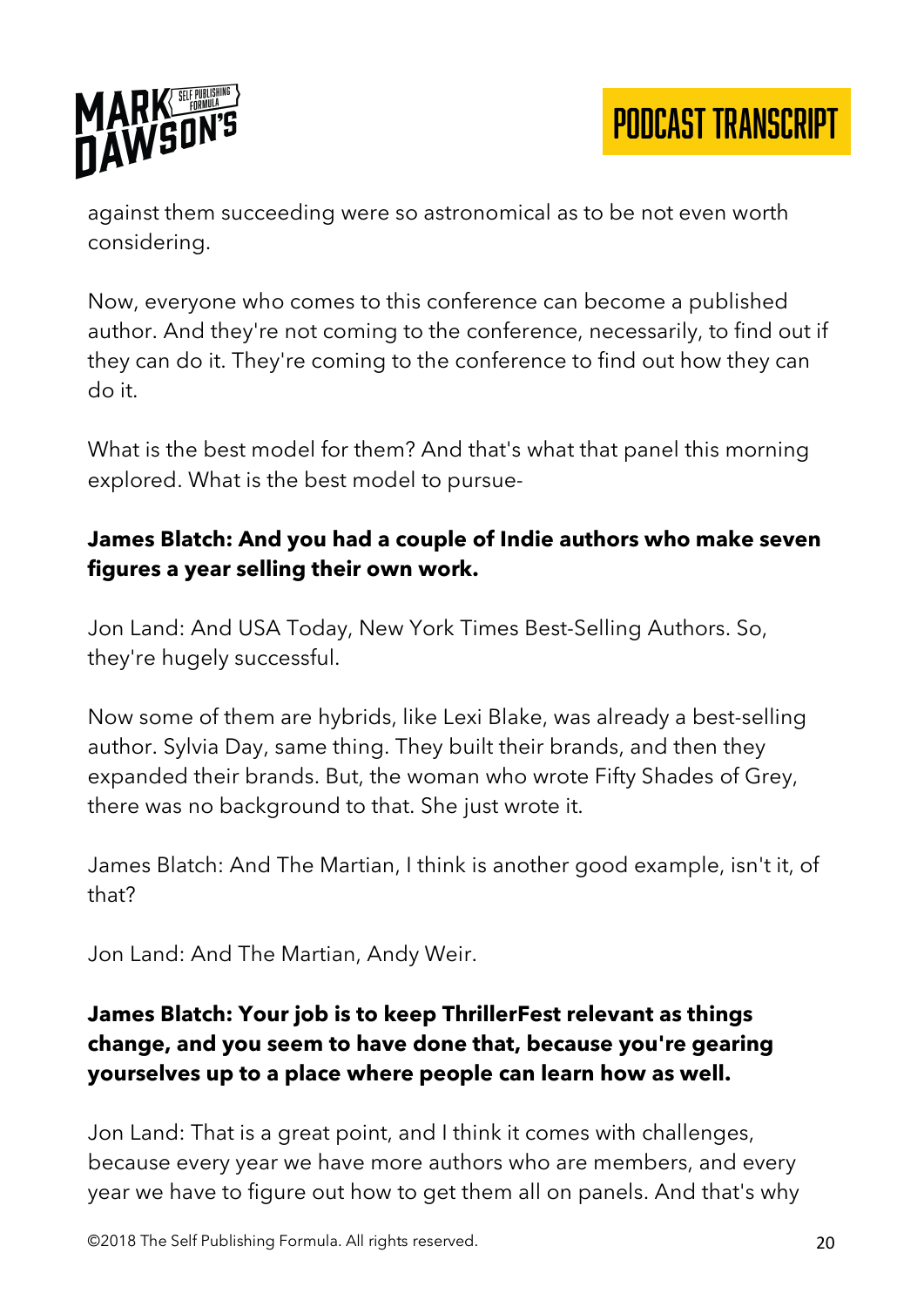

you see six people on a panel and we need moderators who can wrangle and know how to keep things moving.

But it's a great point, because I can't tell you how many discussions we've had, over the early years, about, do we recognize Indie? This is going to be eight or nine years ago, we probably spent a whole board meeting arguing over should Indie authors be included in ITW.

I had proposed something that was radical at the time, a separate membership for Indie authors.

Now, the line is becoming ... it isn't one or the other. There are these models. And just what you said, the fact that so many Indie authors are actually more successful, more in control of their careers, than traditionallypublished authors.

Remember, a traditionally-published author sells 10,000 copies, that's a lot of books. They're getting a royalty that's relatively small. They won't earn back even their advance on 10,000.

But an Indie author who makes 10,000, if they're on Amazon, even if they're selling at \$4.99, so they're getting 70%, or say they're getting two-thirds, well, they're getting ... let's say they get \$3.00, which is conservative, a book. If they can just sell a modest amount of 10,000, they're at 30,000 books ... \$30,000.00, with probably no commissions to agents, or anything like that. That's a lot of money for an author to make.

James Blatch: Well, that's nine-to-five quitting money, isn't it, which is the dream, I think, for some people who just want to be able to write for a living.

Jon Land: Yes.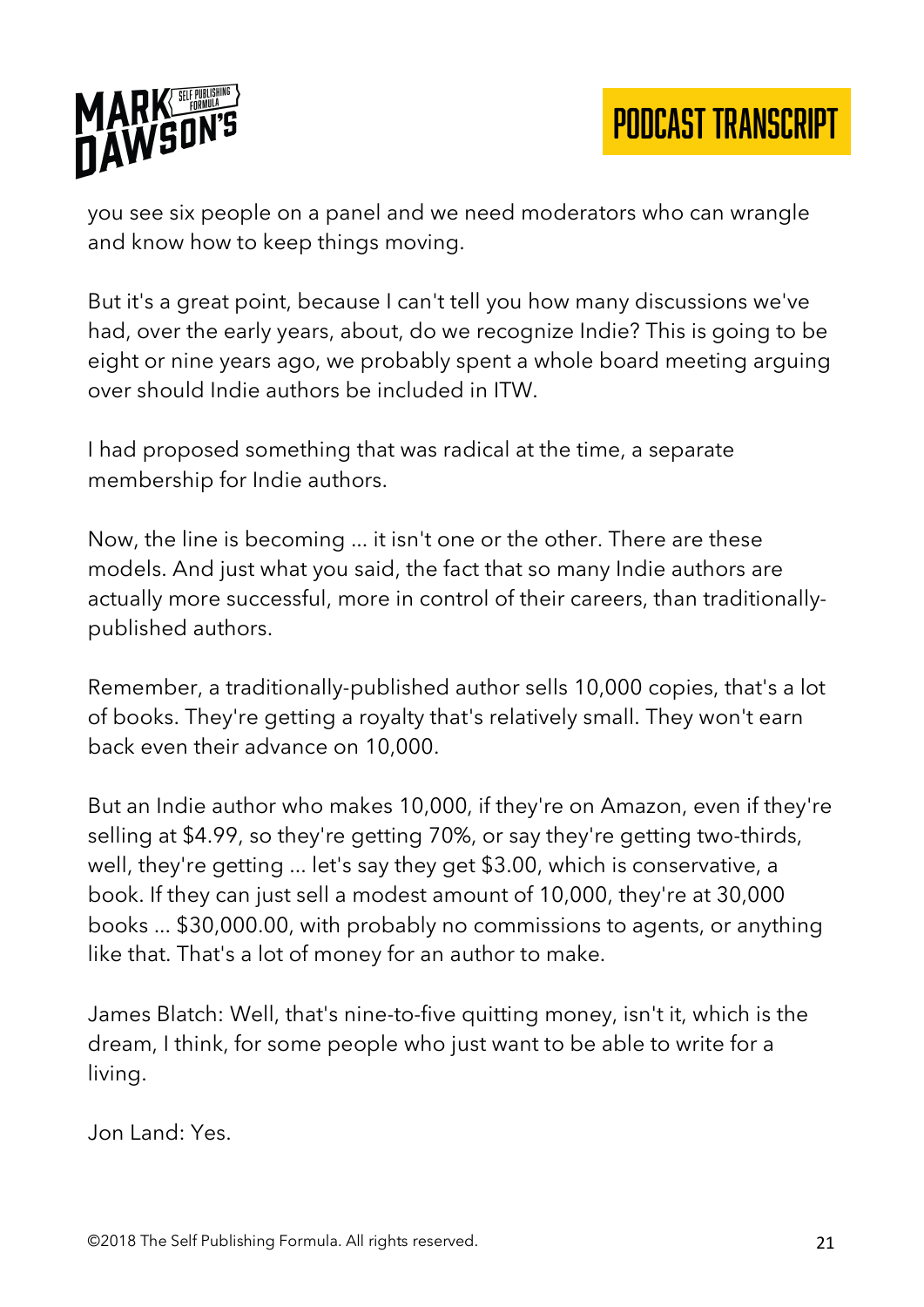

James Blatch: It is possible. That's opening up. Jon, look, we're pressed for time, on this, because we're trying to keep these to 10 minutes.

Jon Land: I love it!

James Blatch: I get the feeling we could probably talk for two hours.

Jon Land: We could do a double. We could do part one and part two!

James Blatch: We need a full podcast interview at some point. Thank you so much.

Jon Land: This was great! Thank you.

James Blatch: It's been a real treat being at Thrillerfest.

Jon Land: Thank you for having me.

James Blatch: You do a great show, and yeah. We look forward to speaking to you again.

Jon Land: We look forward to seeing you back at Thrillerfest next year.

James Blatch: We're gonna be here.

Jon Land: All right. And we'll be same place, same time.

James Blatch: Yeah.

Jon Land: Great.

James Blatch: Thanks, Jon.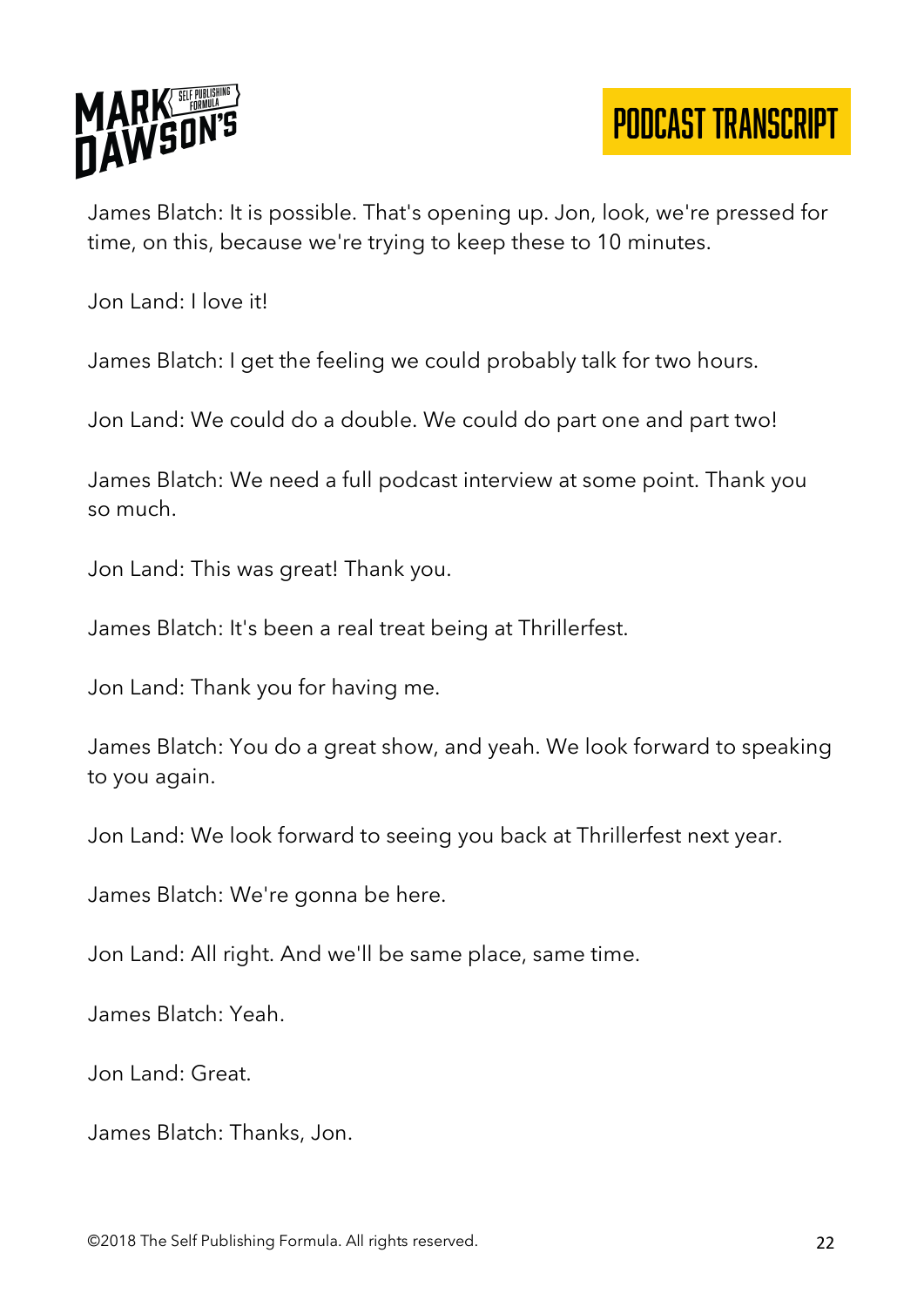

There we go. Jon Land. Now, I did describe him as one of life's great enthusiasts, and that he is, right?

Mark Dawson: He's a force of nature. A very, very ebullient, extremely friendly, just sort of a lovely guy. And I found him really easy to get along with.

He was a great host, great presenter for the panel that I did ... one of the panels that I did. Just a really nice guy.

James Blatch: Great. Well, I hope the winds not too distracting for you, or the aircraft, but we are in a live environment. We're out of our respective homes, where we are for most of the year, and it's nice for us to be able to stand here and talk to you from New York.

Hope you're appreciating the fact that we like being in the outdoors, occasionally. Now, we have one final interview in this episode, and it is an absolute corker.

This is Lynda La Plante. Lynda was forging ahead as a screenwriter and a play writer for TV at a time when it was difficult for women to be seen as anything else than, basically dolly birds in 1970's sitcoms and dramas, and she spells all that out in this interview in brilliant fashion.

She started as an actress, because that was what was available to her, and she's ended up as one of, frankly, writing royalty in the United Kingdom.

Mark Dawson: She certainly is. I saw her on a couple of panels. She's hilarious. And, as we record this, I haven't actually seen the interview yet, so I'm looking forward to looking and listening to that when we are ready to go live.

James Blatch: Well, let's hear from Lynda La Plante.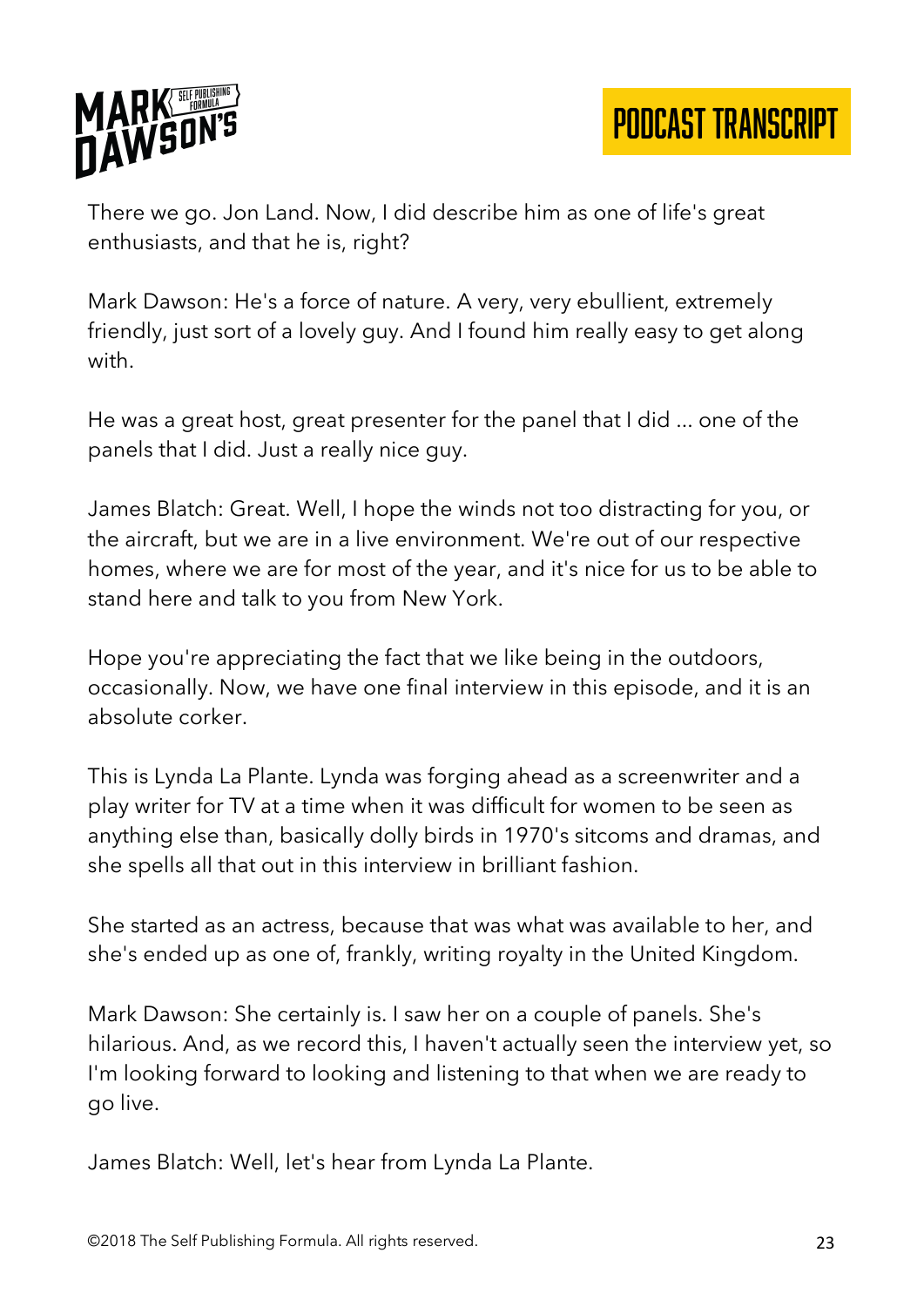

Lynda. Thank you for sitting by while we set up five thousand bits of equipment.

Lynda La Plante: My pleasure.

James Blatch: Modern way of doing things. Real pleasure to speak to you. You're here at Thrillerfest, and I think you're about to do a panel, or a talk?

Lynda La Plante: Yes.

#### **James Blatch: What are you going to talk about? Do you have a particular message for aspiring authors?**

Lynda La Plante: The message, really, is, if you want to write, you write. So many people say, "Oh, I've got a great story, but I can't write it." It's something that occurs an awful lot.

You'd be surprised how many people have a great story, but don't feel that they can write it. But, you have to have a lot of time, a lot of patience, a lot of concentration, and my advice is always, if you can tell the story, you can write it.

It's like a joke. Jokes have beginning, middle and end. Some people are brilliant at telling a joke. Others will flat line it, and it's the same for writers and writing novels. Halfway through the book you think, "Oh, dear. Dropped it, now it's no good."

I would just make everybody really encouraged that, if you want to write, write. But, write about something that you know. That doesn't mean that you narrow the world you're writing in. To the contrary, you want to find out something, go to source.

Actually talk to people, and then back it comes. And when you're talking to someone about, say forensic, they will give you more material than you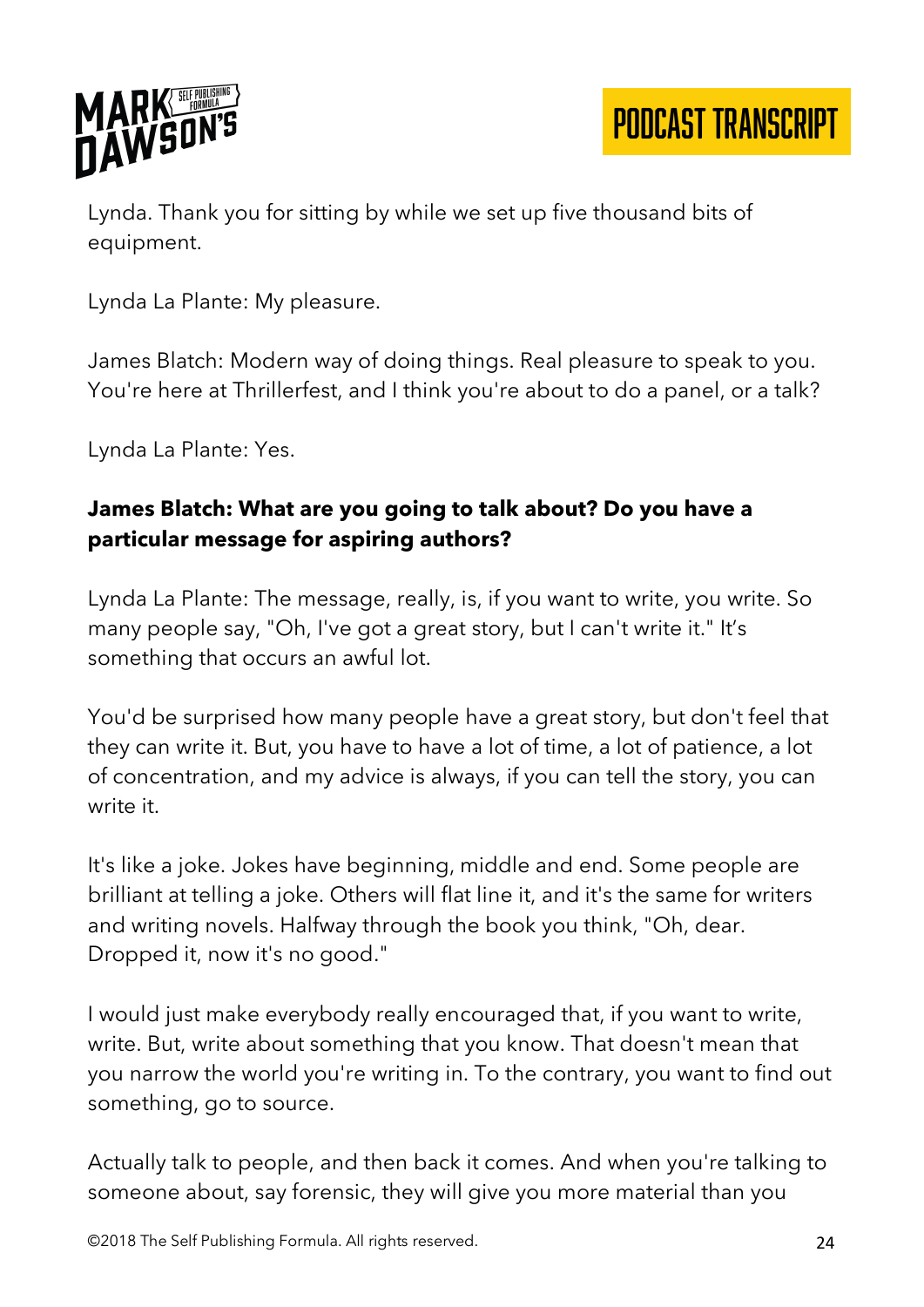

could dream of. And, I've found, in my life, and in my writing world, I always go to source.

## **James Blatch: Do you find people enjoy talking to you about their work?**

Lynda La Plante: Yes.

James Blatch: I guess somebody whose head is down in forensic pathology most days of the week, and suddenly there's a novelist talking to them ... you find there's a corraborative relationship.

Lynda La Plante: You don't go as a novelist. You go as an interested person. So, you have to do a little bit of background work. You just don't go in there, "What's forensic science about?" "What's a fingerprint?" It's advanced to such an extent.

I don't write anything without ... if it has forensic, police procedure, medical procedure, pathology, I'll give it to those who know the business.

And if they say, "This is wrong," ... so, when I'm watching a TV show, or a film, and, for example, they're talking about toxicology report ... and they will say, "Oh, we're just getting the toxicology report." And I think, well, that is impossible, because I know that would take three to four weeks.

To actually have an expert in toxicology say, "You know the length of time this ... cause we've got a backlog of cases." Which means, as a writer, you have to fill that gap, and fill it with material that is of interest. Rather than go, "Three weeks later, the toxicology report came in," what are they doing when they're waiting? And that's the way I work.

I very rarely write anything that is not authenticated. Prime Suspect is a very, very interesting example of a writer bringing something to a company. And it's a female, high-ranking detective, because that's what they were looking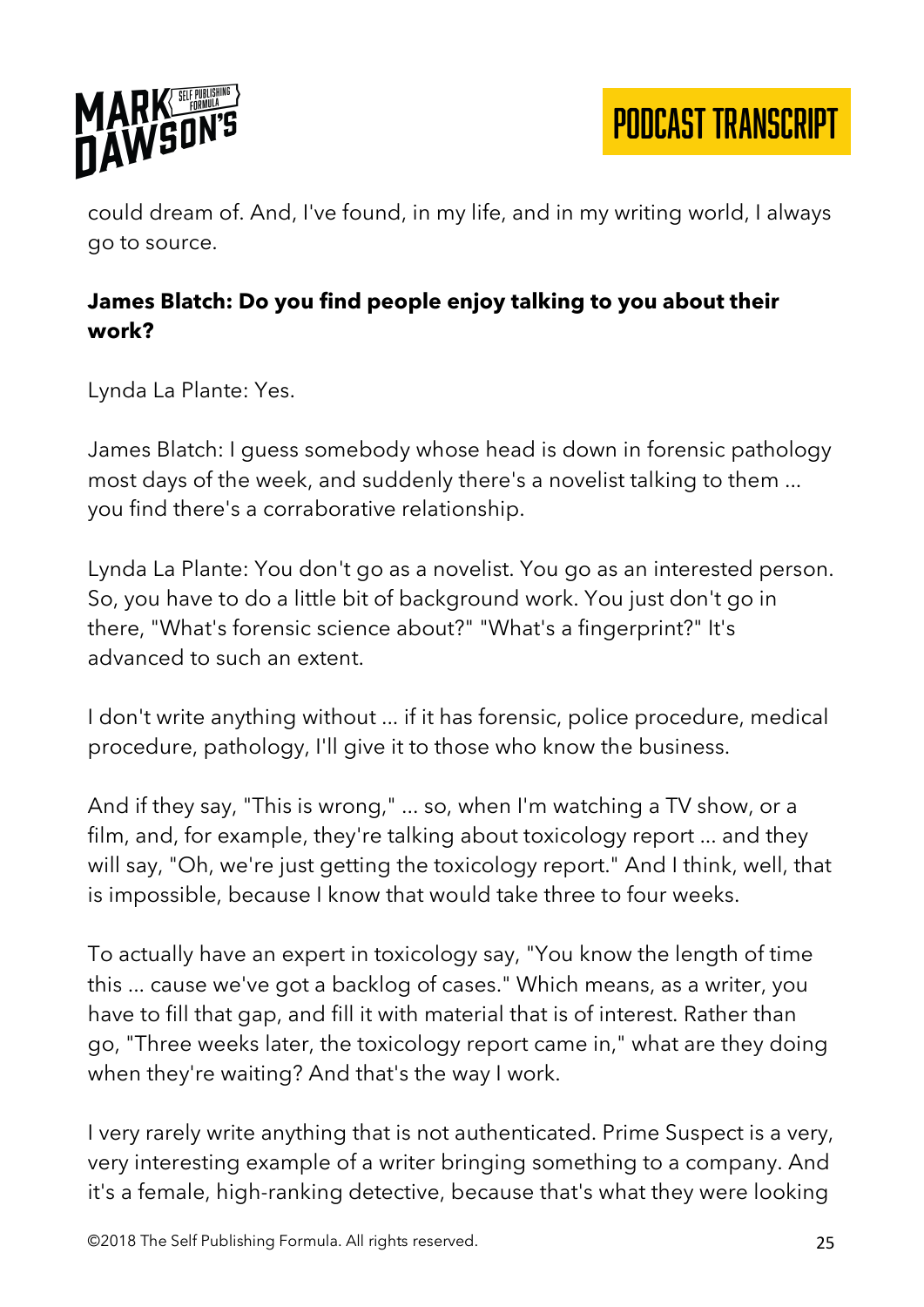

for ... a murder ... very rare, because we're going back to 1993, there were not many female detectives.

I was fortunate to work alongside a brilliant one, who guided me and used to be very, very critical and wanted me to get it right. When I say she used to be very critical, she would sometimes look at pages and say, "Rubbish! Rubbish! Absolute rubbish. Just go direct. Why don't you ask a direct question?"

And, anyway, the first draft is finished and it goes in to the company. They hate it. Everybody hated it. And they said, "She doesn't feel any emotion. I mean, we see her handling a dead girl, and she's not crying." And I go, "She's a policewoman. Why would she cry? That's her job."

It showed the discrimination that was happening then. I only got that from the source, because she told me. This high-ranking detective said, "It was a nightmare". The discrimination ...

At times she would work in a station where there was no ladies' toilet. And when the police officers, play acting, thinking very witty, would put black fingerprint ink all around the toilet seat so you got up and you'd have a black rim around your bum.

You take it in, and you write it out. And that's how I work.

James Blatch: So, it was really interesting that one of your motivations, and this was mid-90s, early 90s, for the first Prime Suspect, was to raise the profile, give some credibility to females working in policing.

#### **This was 20 years ahead the times, wasn't it?**

Lynda La Plante: The reality is also Widows would even earlier, 1983, and there were four leading roles for four unknown women. You would not be allowed to do that now. If I went to a television network and said, I've got an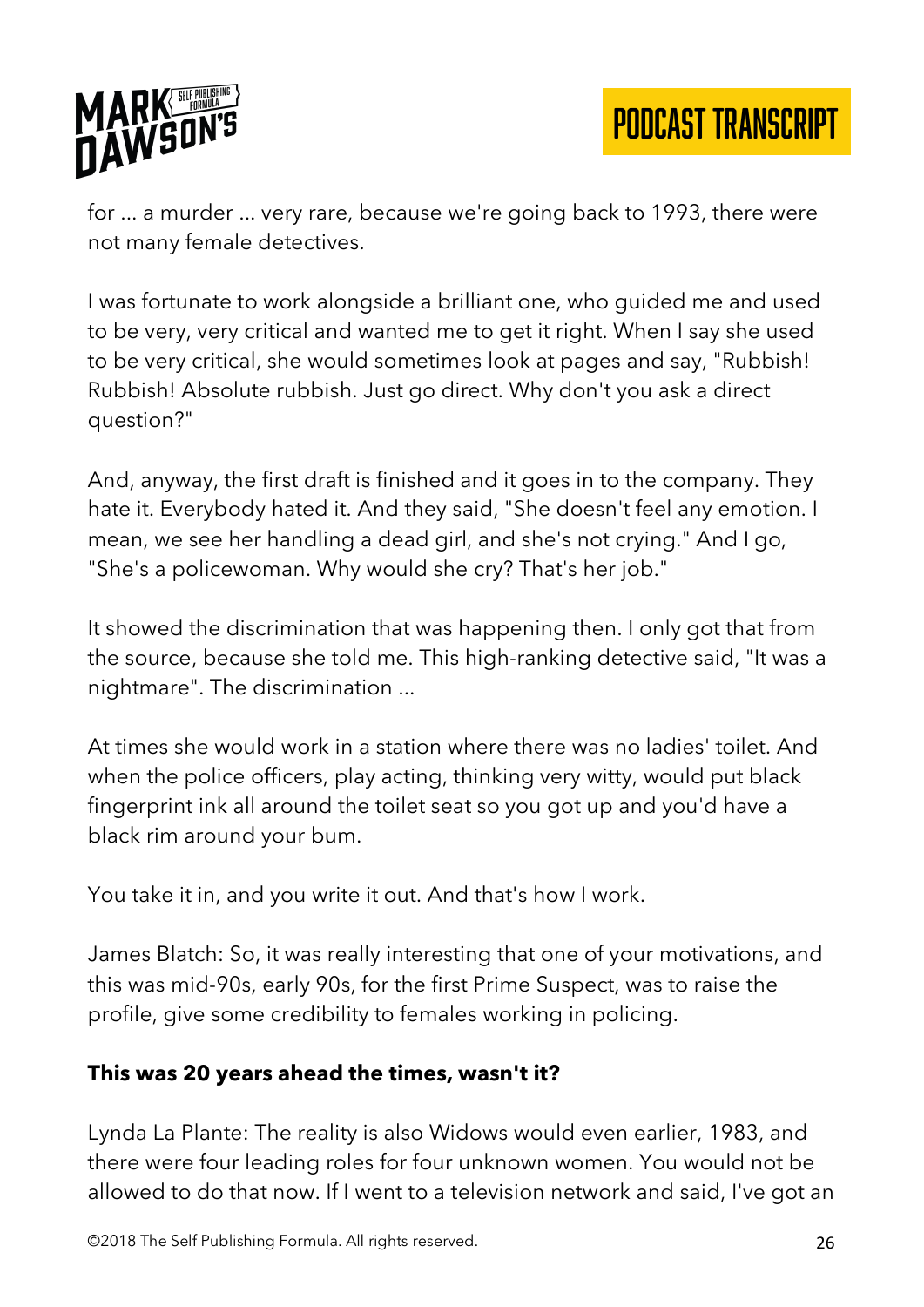



idea for a series to star four women, and their husband die and then they pull a bank raid that their husbands were going to do.

They go, "Yes well, who's going to star in it? What have they done?" So even onto Prime Suspect, when they said, "Who do you see as the detective?" I said Helen Mirren. "Oh yeah, but she hasn't done any TV, had she?" And you go, "She is a superb actress, what are you talking about?"

And so because my world had been the theater and I had been a TV actress, I knew who could do it and who couldn't. But the sad thing is now, today is the repetition. You see the same face in every other show, until you're so bored with them, you switch off.

#### **James Blatch: They have a fairly narrow field of view now.**

Lynda La Plante: Yeah. And you knew credits. "What credits, what have they done?" "They've come out of a soap, they were in a soap for eight years and now their free." And you go, "Well I don't want them." It's very different now.

#### **James Blatch: Where did you learn your craft? When did you develop the writing you talked in the beginning, the storytelling?**

Lynda La Plante: I think I've always been a storyteller, since I was a child, but had no concept of ever being a writer. And as a working actress, and I would say I was not necessarily a frightfully well known actress, I was in many ways a successful actress because I earned a very big income and was always in work.

When you work for the Royal Shakespeare Company or the National Theater and you do fringe plays and you do repertory, you become very, very confident in your knowledge of plays and playwriting.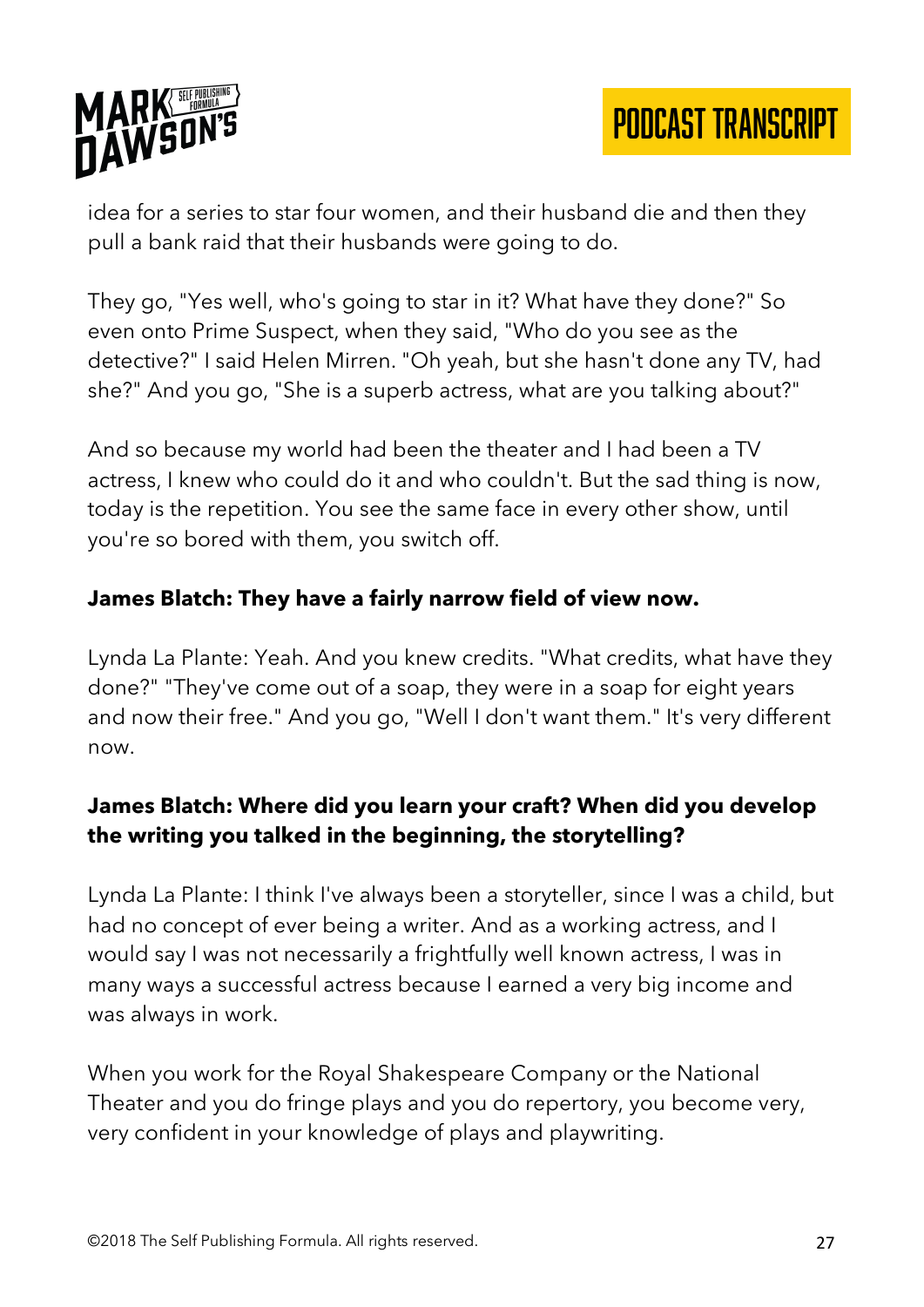

But as a writer, I'd never even considered it. Until I was in such an appallingly bad TV show, and happened to say, "Can anybody have a go at this?" And I was told, "Yeah, send in your ideas."

Now the luck, and a lot of it does depend on luck, and I was lucky, because the first three ideas that I submitted for this TV show were turned down. I'd also actually written leading roles for myself, "I'll star in this."

And so they were all turned down, but one was called The Widows, and somebody had scrawled in pencil, "This is brilliant." It could have been a cleaner, who knows?

So I took another look at it, and cut it down a bit. It was a page and a half, which is again, when I'm working with students, I said, "Learn how to do a treatment"

James Blatch: So, that was the treatment you submitted.

Lynda La Plante: Yeah, a page and a half. No more.

James Blatch: Very succinct.

Lynda La Plante: Because if you think that every network is getting thousands in, and it breaks my heart when I know writers who sent in a full manuscript and never hear a word.

Speaker 3: Never gonna be read.

Lynda La Plante: Maybe five years later, they can look at something, you go, "I think that was mine." Great thieves are in this industry.

Anyway, I rewrote it. Now luck, I sent it to a company called Houston Films, who was run by a genius woman called Verity Lambert, who did a lot of television drama. And I'd actually worked for her as an actress.

©2018 The Self Publishing Formula. All rights reserved. 28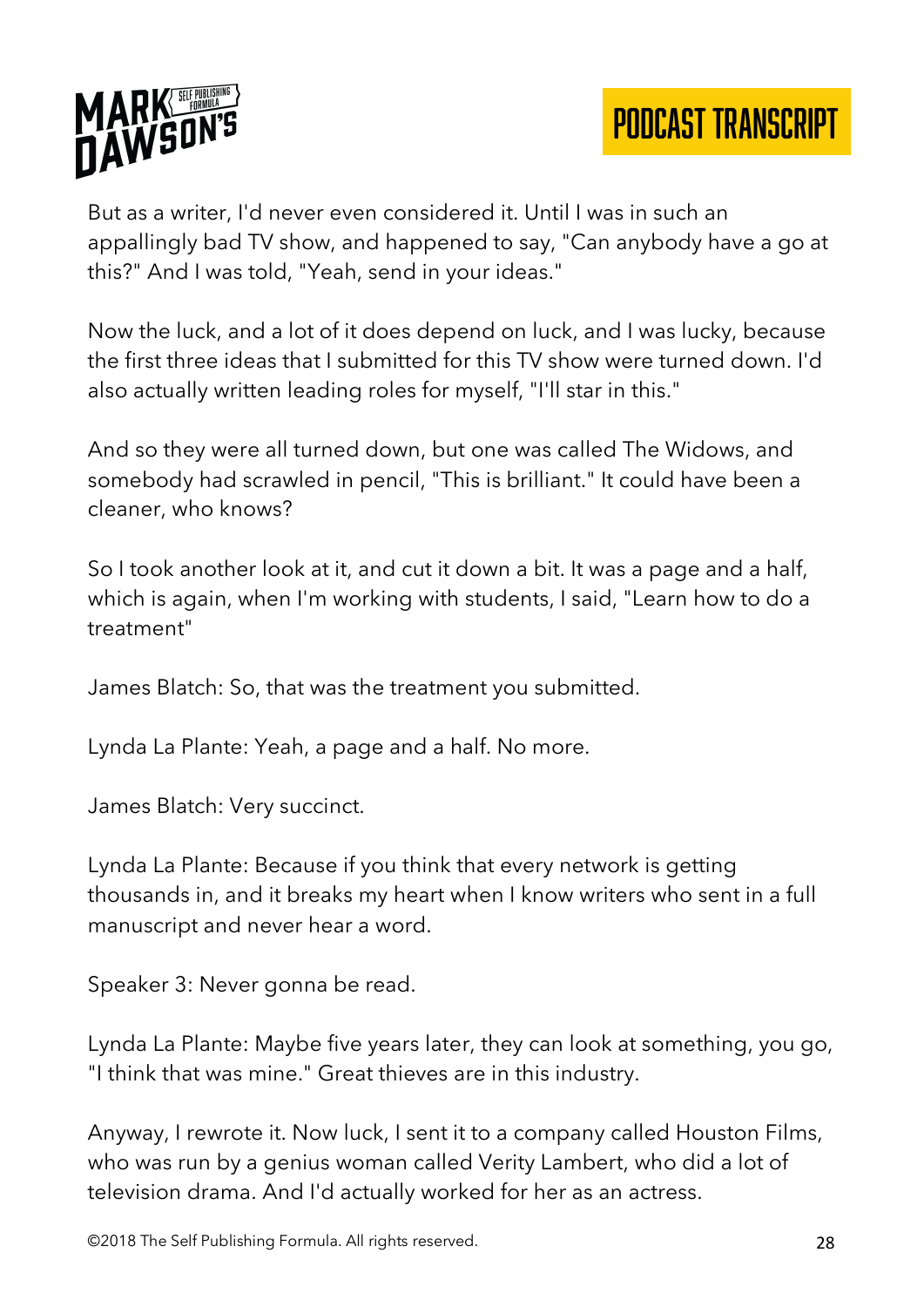

She called me up and said, "I'd like to see you." Funny thing was, I felt I wouldn't put my acting name, I'll put my married name. So I put Lynda La Plante. Widows by Lynda La Plante.

And when I walked in, her secretary said, "Oh God, it's not you is it?" And I said, "Yes, it is." And they said, "we all thought you were a transvestite trucker." And I said, "No it's me."

So when I got in to see Verity, she couldn't believe it. And she said, "Right, have you written anything?"

I said, "Well not really." She said look, "Problem is, six hour, big, lot of writing. Six episodes. I'll tell you what I'll do. Let's see you write the first hour, and if it's any good, we'll commission it. If it isn't, would you allow it to go to another writer?"

So truthfully, I wasn't even sure what the word commission meant, and I said, "Yes, yes, I'll do that. Yes, I don't mind." And it wasn't until I got home that I realized it was a commission for episode one of Widows. And I had no idea what to do.

And you think, "How come I've been an actress for all those years, with all these scripts, interior, exterior, exit here." And I'm sitting there thinking, "I don't know what to do." And I thought, "Well maybe what I should do is go to source, find the women, find who they are, where are they?" and that's when I began. and it took quite a while for me to visit women in prisons.

#### **James Blatch: You actually went looking for windows or wives or windows of criminals?**

Lynda La Plante: Wives of hard criminals. I met criminals, I met the police, and on every level was given so much help, because as you write, as I said earlier, two people talk, yeah they loved to, loved to.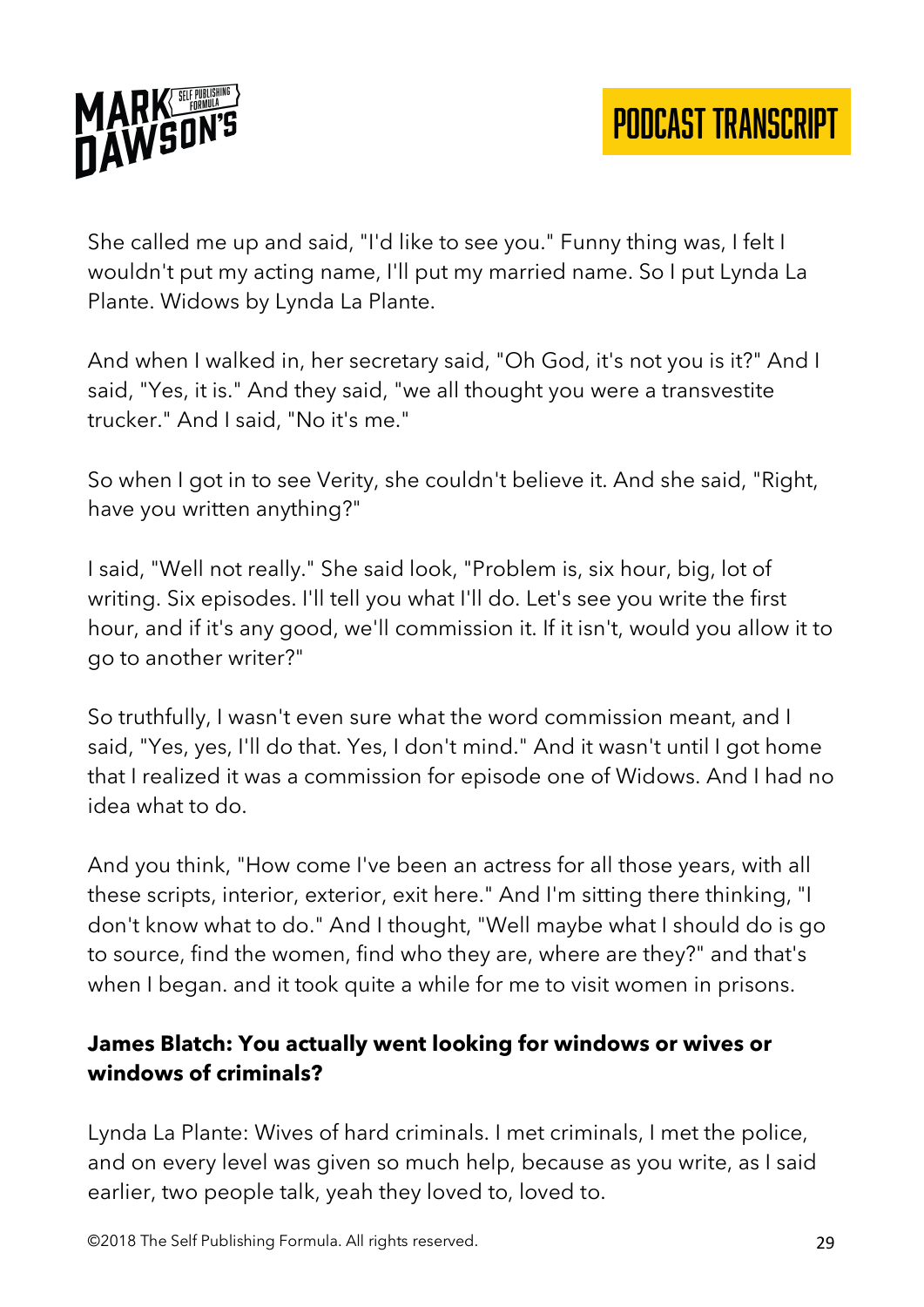

It's a very strange thing that as an actress, I played hookers, I played prostitutes, in fact quite a lot because I come from Liverpool, short, red hair, "Oh she's got to be a hooker."

And so in every show possible you can think of, I played a prostitute. "Hello love, you coming my way?" So I've done a lot of that, and suddenly I wanted to talk to them.

You can't just very easily go up to a street girl and say, "Excuse me, I'm writing a script." But I did, and I was told to F off mostly, until I said, "I'll pay you for your time." The money was the incentive.

James Blatch: It's probably easier money than the other money they were taking.

Lynda La Plante: They were funny too.

James Blatch: I bet.

Lynda La Plante: 'Cause they said, "How much you payin' her?"

"She doesn't earn that in an hour, love. She's been lyin'. Pullin' our leg."

But what I got was a difference. "You want to know why I'm a hooker? Here you go. That's why; I'm an addict." Or weekend prostitute. Come down from Sheffield to London. "I've got my patch; I need the money for my kids."

And there was still the shell of how I'd acted, but there was a depth and a darkness. I thought, "This is where I've got to go."

It took me weeks and weeks in finding the lead woman, the criminals main wife. The big mama.

©2018 The Self Publishing Formula. All rights reserved. 30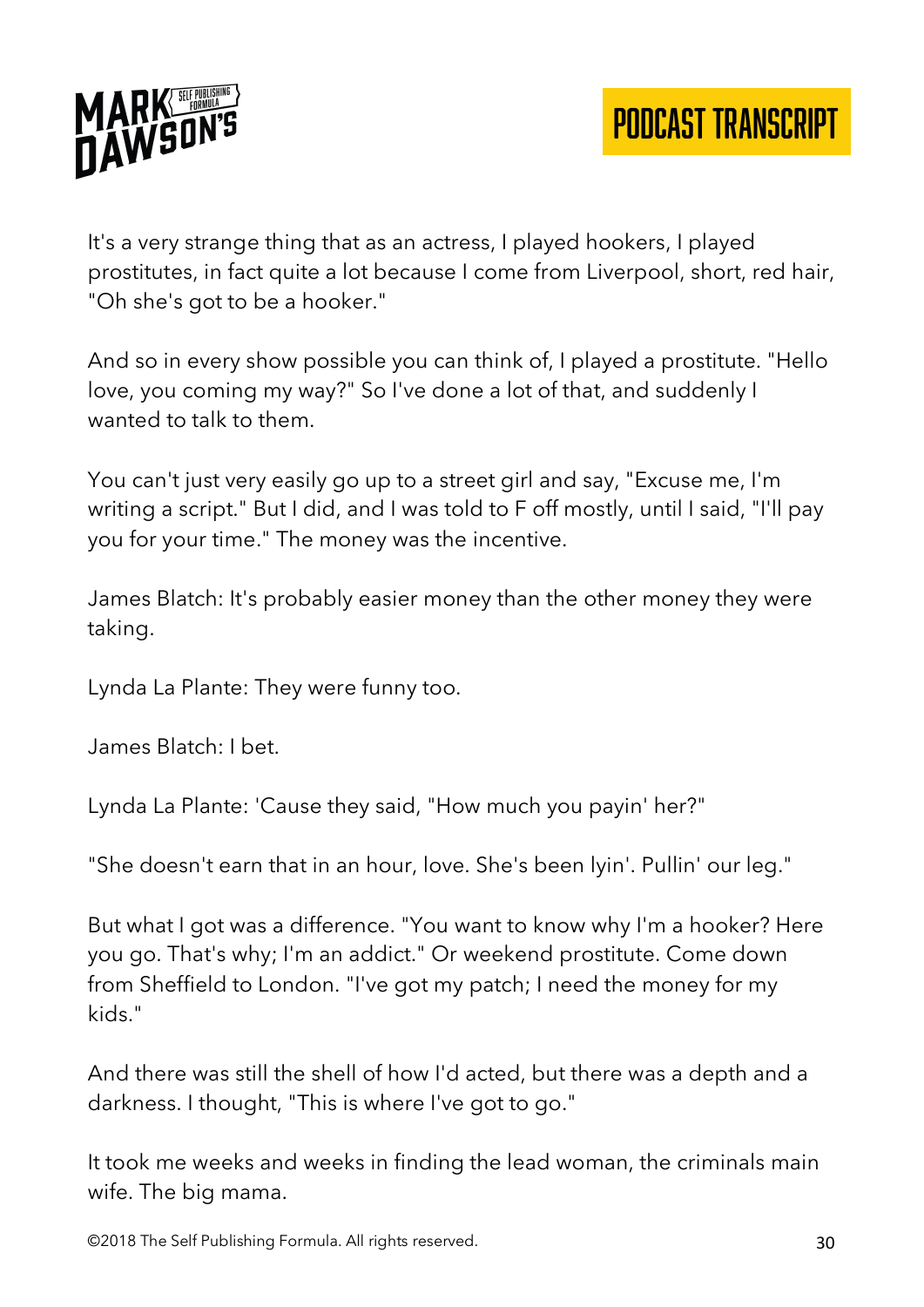

#### **James Blatch: You had to find the physical person, in the end, to inspire the story.**

Lynda La Plante: She worked in a market and one of the other market people said, "Her husband's in for murder." She's very tough, very tough.

So I'd go up to her and say, "Would you talk to me? I'm writing a TV series." And she was even more forthright in telling me to F-off than the prostitutes. It took weeks.

Out of the blue one day, she came, she said, "You wanna come for tea?" Nothing ever prepared me for her beautifully furnished, council flat. Antiques, thick carpet. But what really was amazing was, she was immaculate in a beautiful suit.

When I walked in, playing was Kathleen Ferrier's Life Without Death. And I went, "Oh!" And she said, "What love, what love? Huh? What's the matter? Don't add up, the boxes? Is that right, love? Don't know me do you?"

And I said, "No, I don't." And she said, "Well, it's all game isn't it?"And then I could see. She was forming in my head, all the time.

All this work went on and then I was working with and then I submitted it. Then my tutor and my mentor, Verity Lambert. I miss her every day of my life.

#### **James Blatch: Verity Lambert, she was a huge figure in British television.**

Lynda La Plante: You have people give you note now that make a blaze of rage up here. Verity Lambert's note were so simple. "Whose your lead? Who is she?" I said, well, "Dolly Rawlins." "How come she's not on 'til page 25?"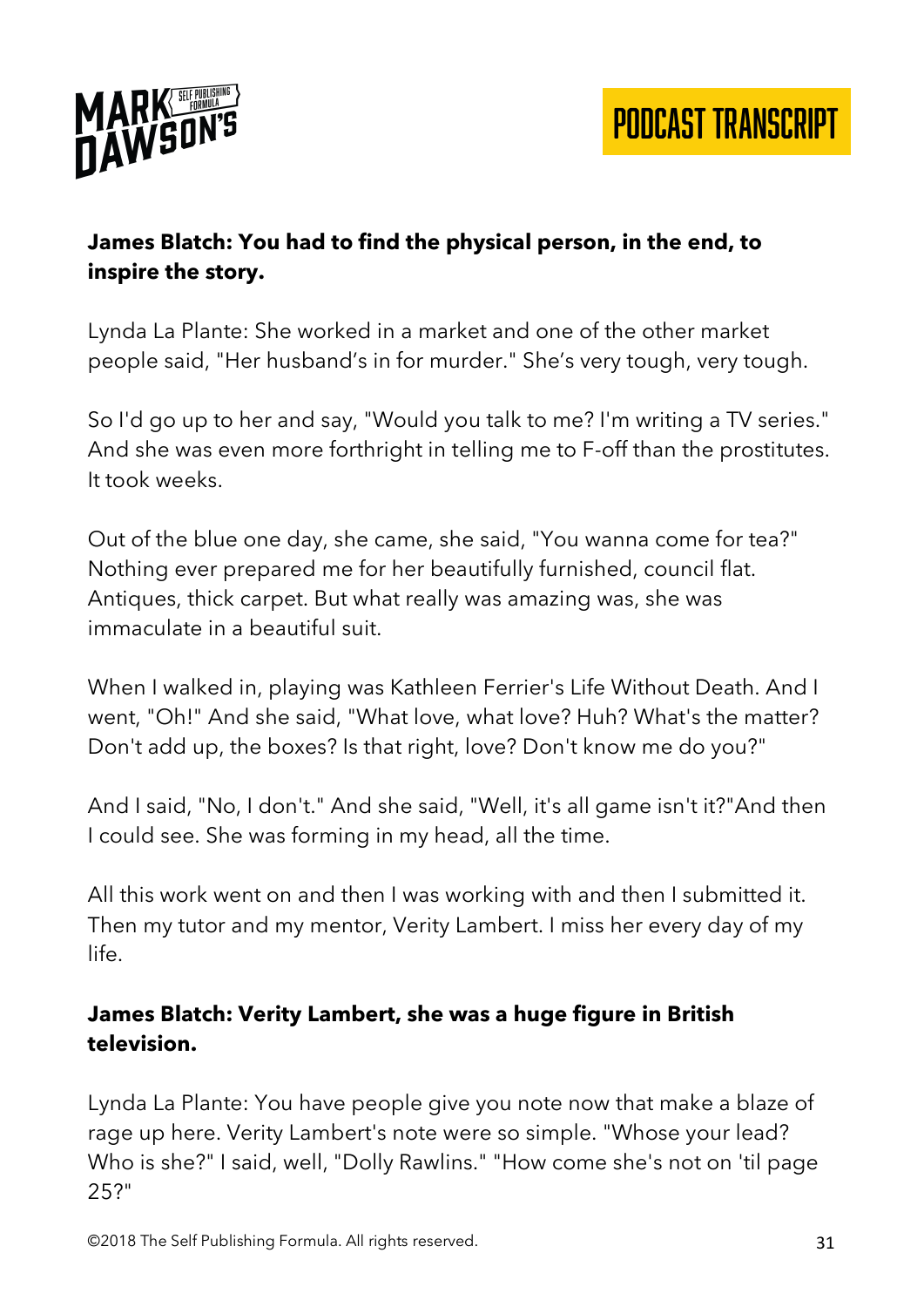

That is a superb note.

James Blatch: And you're thinking, why isn't she?

Lynda La Plante: Why wasn't she? Let me have a look. Let me re-work. See, that's what it was all about.

James Blatch: Less is more.

Lynda La Plante: And she was studious.

James Blatch: Thank you so much. Linda, do you know, it's been absolutely thrilling listening to you talk. We could sit here for another hour.

Lynda La Plante: Aw, thank you very much.

James Blatch: Great interview. Thank you so much.

John Dyer and I could easily have spoken to Linda La Plant for a couple of days. I'm not exaggerating.

Mark Dawson: There's a very nice picture of you that we put in the Facebook group with John basically cuddling her.

James Blatch: He wasn't gonna let her go.

Mark Dawson: No. It was a double arm wrap. And when John's got both arms around you, you know you're being cuddled.

James Blatch: You're not going anywhere.

Mark Dawson: That was nice. She was very friendly, really funny. The interplay between her and Karin Slaughter on the panel I saw was hilarious.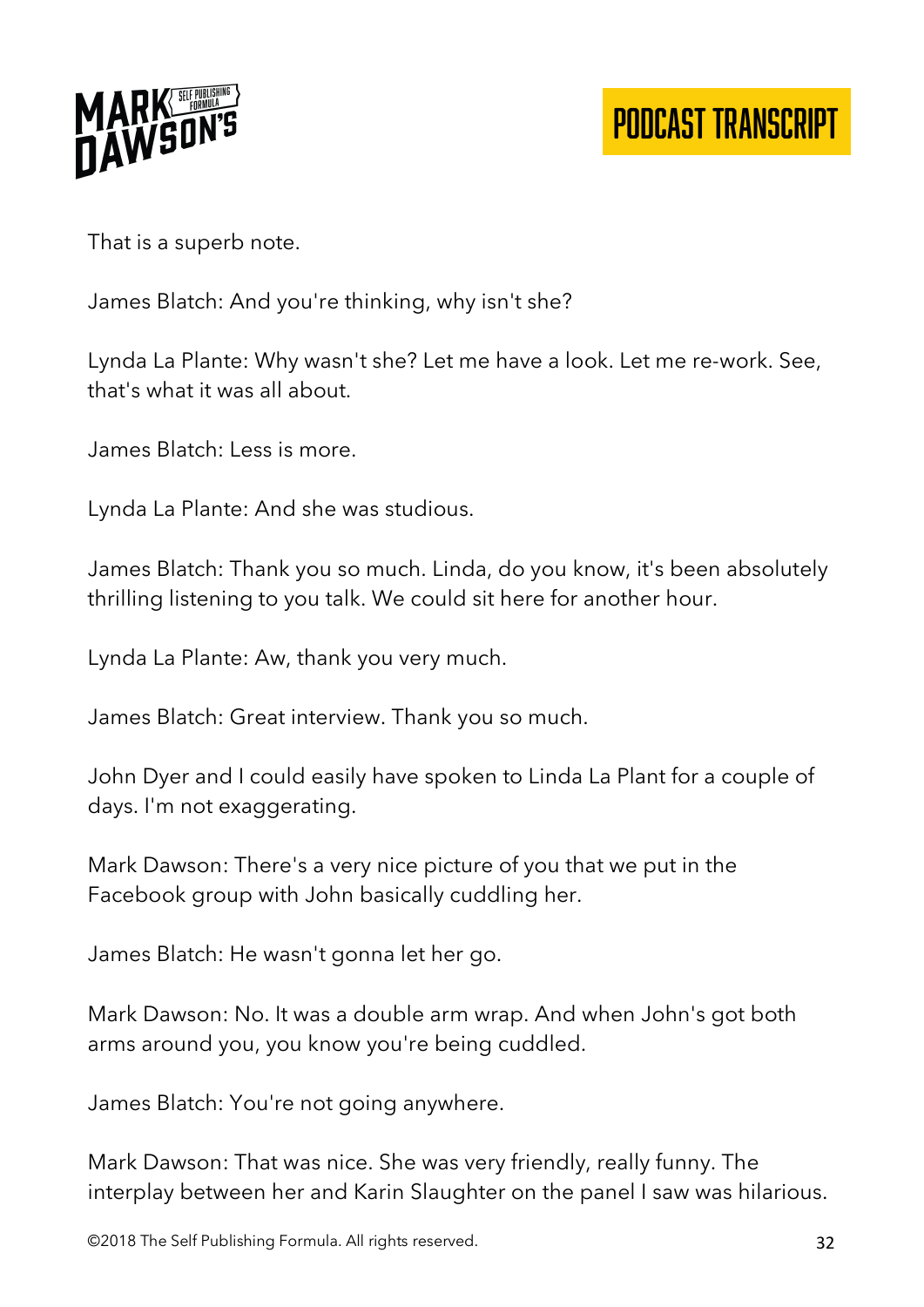

They were both very, very funny. I think that was where the red electric thing was described.

James Blatch: Right.

Mark Dawson: But anyways, absolutely hilarious and I felt only joy listening to them.

James Blatch: Yeah. It was really only Linda La Plante's publicist behind us winding things up. 'Cause I think Linda would've been happy to have talked on.

Mark Dawson: She's just downstairs, actually.

James Blatch: Now, what do you think about Linda's method? Because she talked about meeting prostitutes, about meeting the wives of hard criminals to properly get inside their head to write about them. You kept talking about go back to source for authenticity.

Mark Dawson: That's one way of doing it. I don't go to quite that extent. If I have meet or speak to assassins because, obviously, they wouldn't want to be interviewed by an author.

No, I don't do that. I do most of mine on the internet.

People like Lynda, Martina Coal is another example in the UK, they do really get to grips with their subject matters and do a lot of research. There's plenty of other authors who really got into detail. The end result, the object that you're always trying to go for, and I'm just the same, is authenticity.

Authors who get authenticity right will find that, readers can get really immersed in their books. And one of the emails and the comments I get from readers and in reviews that I love most of all, is when people say that I must've been to quarries in Mexico -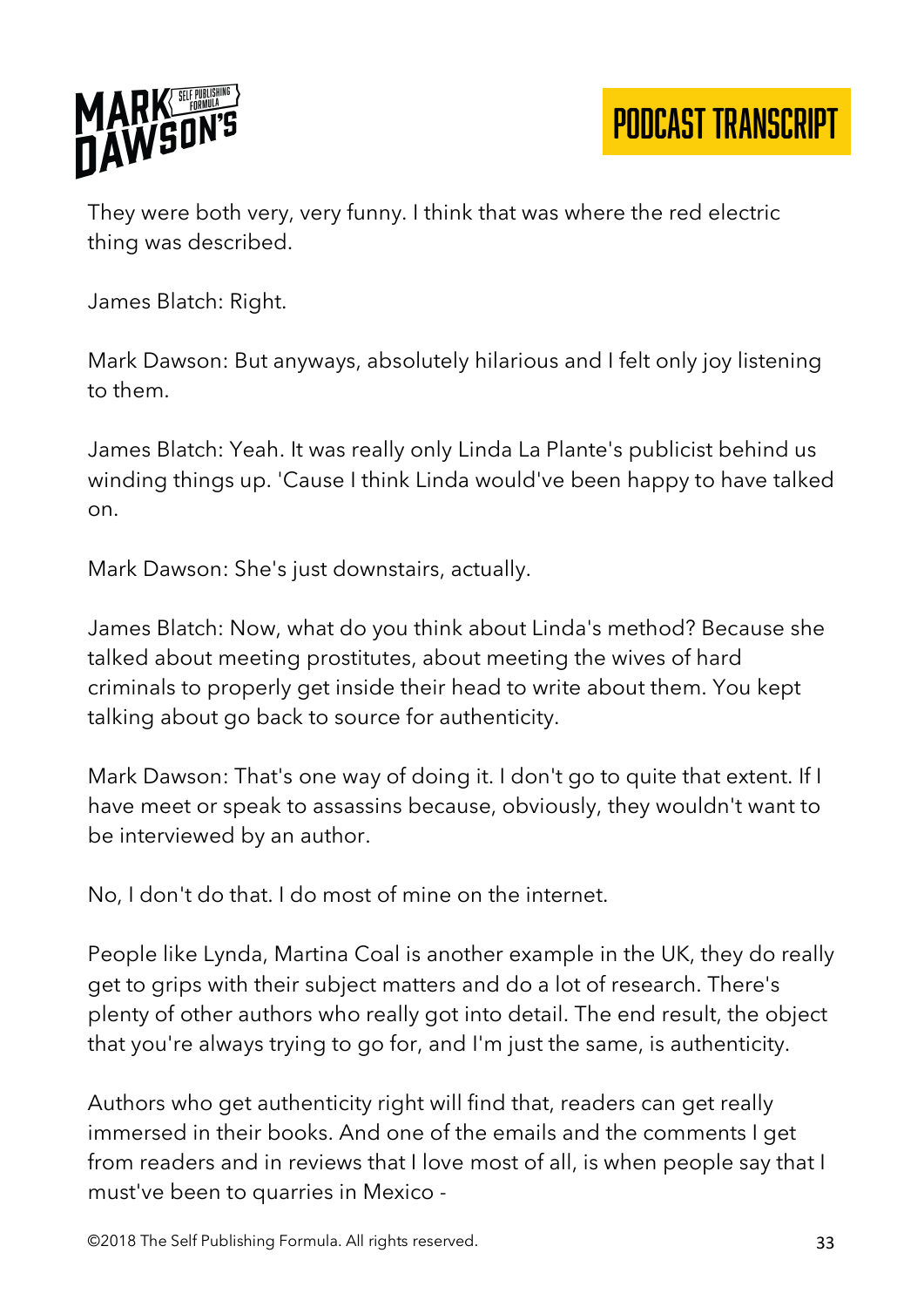

Or anywhere like that. These are not placed that I have been to but because the internet is amazing, and Google's often been there before me, I can give people a fairly good impression that I must've been there too. It's horses to courses. That's how I do it. But I think that the way that Lynda does it is amazing.

James Blatch: We do live in an age of unparalleled access to other people's lives through platforms such as YouTube. Of course, Lynda didn't have that in her day when she was walking the streets looking for people in the very shallows of society.

But even YouTube will throw up revealing interviews from people from those different walks of life which does make it does make it a little bit easier, well a lot easier, for us today.

You look like our man in Havana. You strike the part very well. Very green, type A character. Perhaps not quiet as casually dressed.

Mark Dawson: No. He'd probably have chinos, I should imagine.

James Blatch: Yeah.

Mark Dawson: Something like that.

James Blatch: Safari suit.

Mark Dawson: Yes, yes.

James Blatch: I'd watch it more, raising one eyebrow.

Mark Dawson: If only. I can dream. Maybe next year.